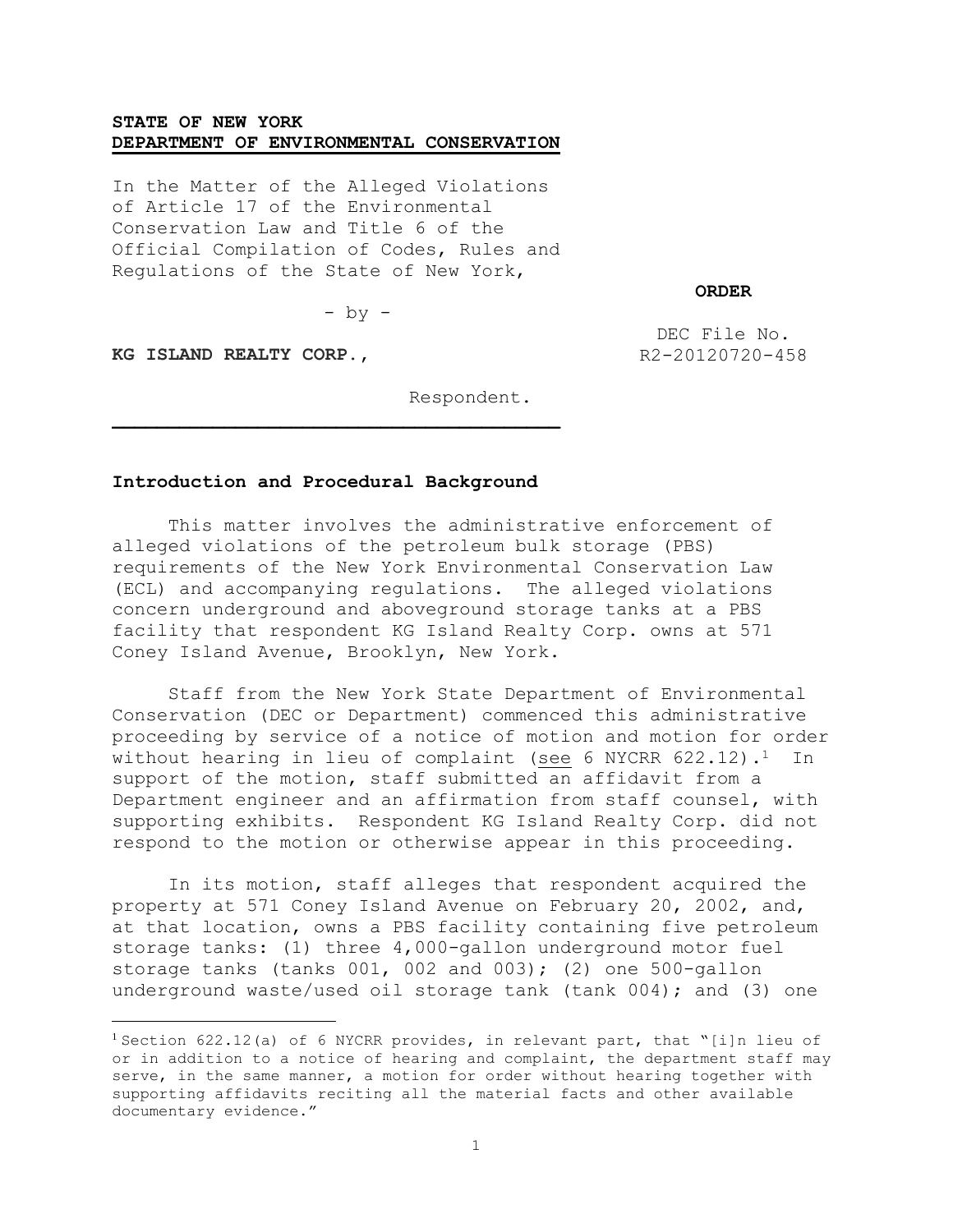275-gallon aboveground waste/used oil storage tank (tank 005). Staff further alleges in eight causes of action that respondent committed sixteen (16) violations of the ECL, an order on consent that respondent signed in 2008 (identified under DEC File Nos. R2-20070329-154 and R2-20070329-155)(2008 Order on Consent) and 6 NYCRR Parts 612 and 613<sup>2</sup> by

- (1) Failing to register, to properly label, and to inspect monthly the aboveground tank (tank 005) and maintain inspection records, in violation of the 2008 Order on Consent and ECL 71-1929 (3 violations);
- (2) Failing to timely renew the PBS facility registration which expired on February 20, 2012, in violation of 6 NYCRR 612.2(a);
- (3) Failing to register the aboveground tank at the PBS facility (tank 005), in violation of 6 NYCRR  $612.2(a)$ ;
- (4) Failing to properly label the aboveground tank (tank 005), in violation of 6 NYCRR 613.3(c)(3)(ii);
- (5) Failing to inspect monthly the aboveground tank (tank 005) and maintain inspection records, in violation of 6 NYCRR 613.6;
- (6) Failing to maintain adequate spill prevention equipment for the underground motor fuel tanks 001 and 002, in violation of 6 NYCRR 613.3(d);
- (7) Failing to perform leak detection monitoring on three underground tank and piping systems, in violation of 6 NYCRR  $613.5(b)$  (3) (3 violations); and
- (8) Failing to test the underground tank and piping systems for tightness, in violation of 6 NYCRR 613.5(a) (3 violations).

Staff's uncontested motion was assigned to Administrative Law Judge (ALJ) P. Nicholas Garlick of the Department's Office of Hearings and Mediation Services. ALJ Garlick prepared the attached Summary Report (ALJ Summary Report) which I adopt as my decision in this matter, subject to the following comments.

<sup>2</sup> The PBS regulations were repealed and revised in 2015, after the commencement of this enforcement action. For the purpose of the violations alleged in this matter, the former regulations at 6 NYCRR parts 612 and 613 apply. For the purposes of the ordered corrective action and the requirements going forward, the current regulations in revised 6 NYCRR part 613 apply.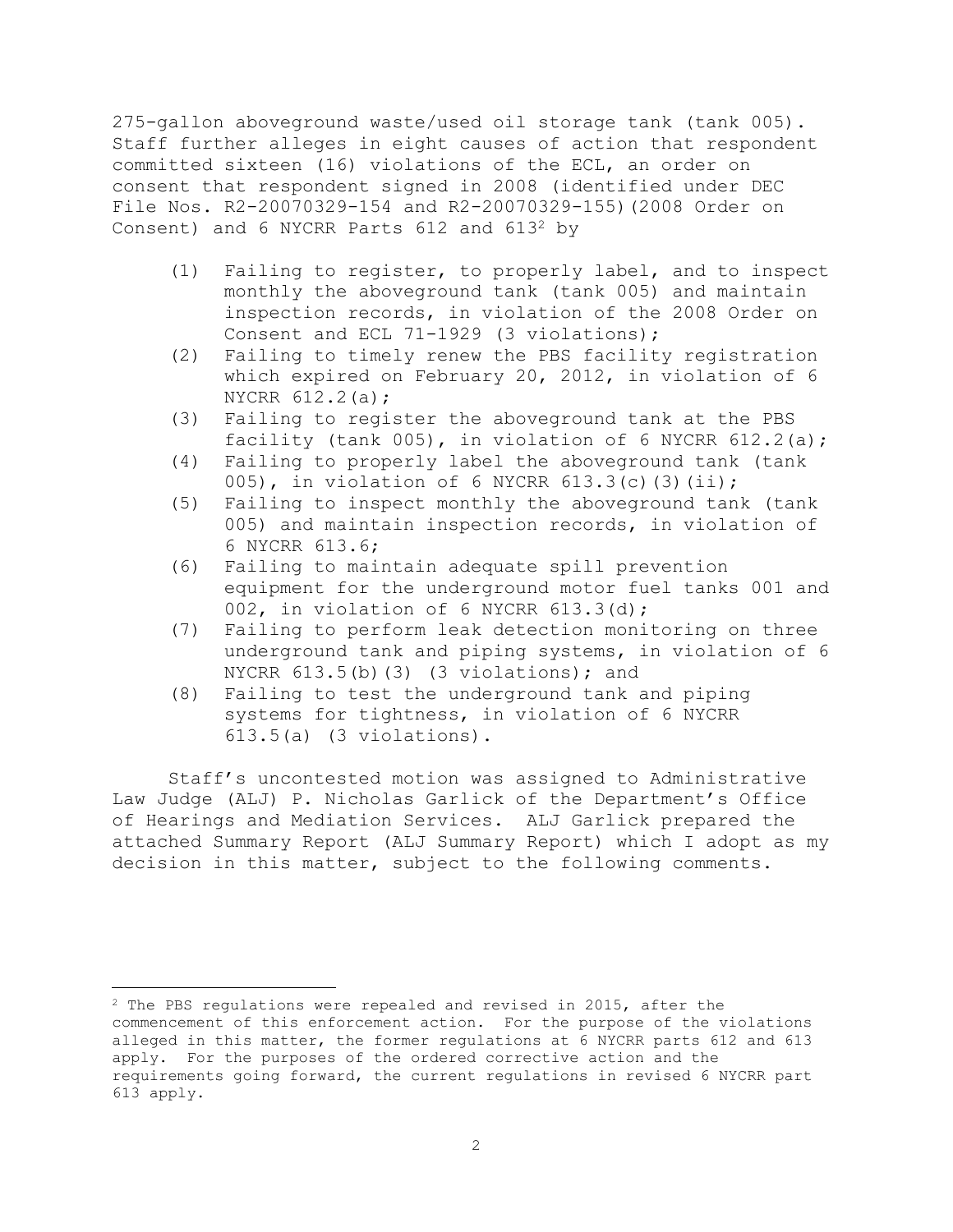## **Standards for Motion for Order without Hearing**

The provisions of 6 NYCRR 622.12 are governed by the same principles that govern summary judgment motions brought pursuant to CPLR 3212 (see 6 NYCRR 622.12[d]; see also Matter of Locaparra, d/b/a L&L Scrap Metals, Commissioner's Final Decision and Order, June 16, 2003, at 3).

## **Liability**

Staff's case against respondent KG Island Realty Corp. is based on alleged violations of the 2008 Order on Consent, a June 5, 2012 inspection resulting in a notice of violation (2012 NOV) and an August 2, 2013 inspection resulting in a notice of violation (2013 NOV). Along with its motion for order without hearing, staff submitted, among other evidence, the 2008 Order on Consent, the 2012 and 2013 NOVs, an affidavit from a Department engineer, and an affirmation from staff counsel.

In the affirmation, staff counsel John K. Urda stated that, as of the 2012 inspection, respondent KG Island Realty Corp. had violated the 2008 Order on Consent by failing to register, appropriately label, and conduct monthly inspections and maintain inspection records of the aboveground tank (tank 005) (3 violations) (see Affirmation of John K. Urda, Esq., in Support of Motion for an Order Without a Hearing, dated May 27, 2014 [Urda Affirmation], at 6 [First Cause of Action]).

Staff also submitted the affidavit of Leszek Zielinski, P.E. sworn to on May 27, 2014 (Zielinski Affidavit). During his then 14-year tenure with the Department, Mr. Zielinski had conducted approximately 100 inspections of PBS facilities (id., ¶ 4). Based on his review of the 2012 inspection report conducted by a contracted Department inspector as well as the 2013 inspection that Mr. Zielinski conducted, he determined that respondent failed to:

- (1) timely renew the facility registration;
- (2) register the aboveground tank;
- (3) properly label the aboveground tank;
- (4) inspect monthly the aboveground tank and maintain inspection records;
- (5) maintain spill prevention equipment on three underground tanks (3 violations);
- (6) perform leak monitoring on three underground tank and piping systems (3 violations); and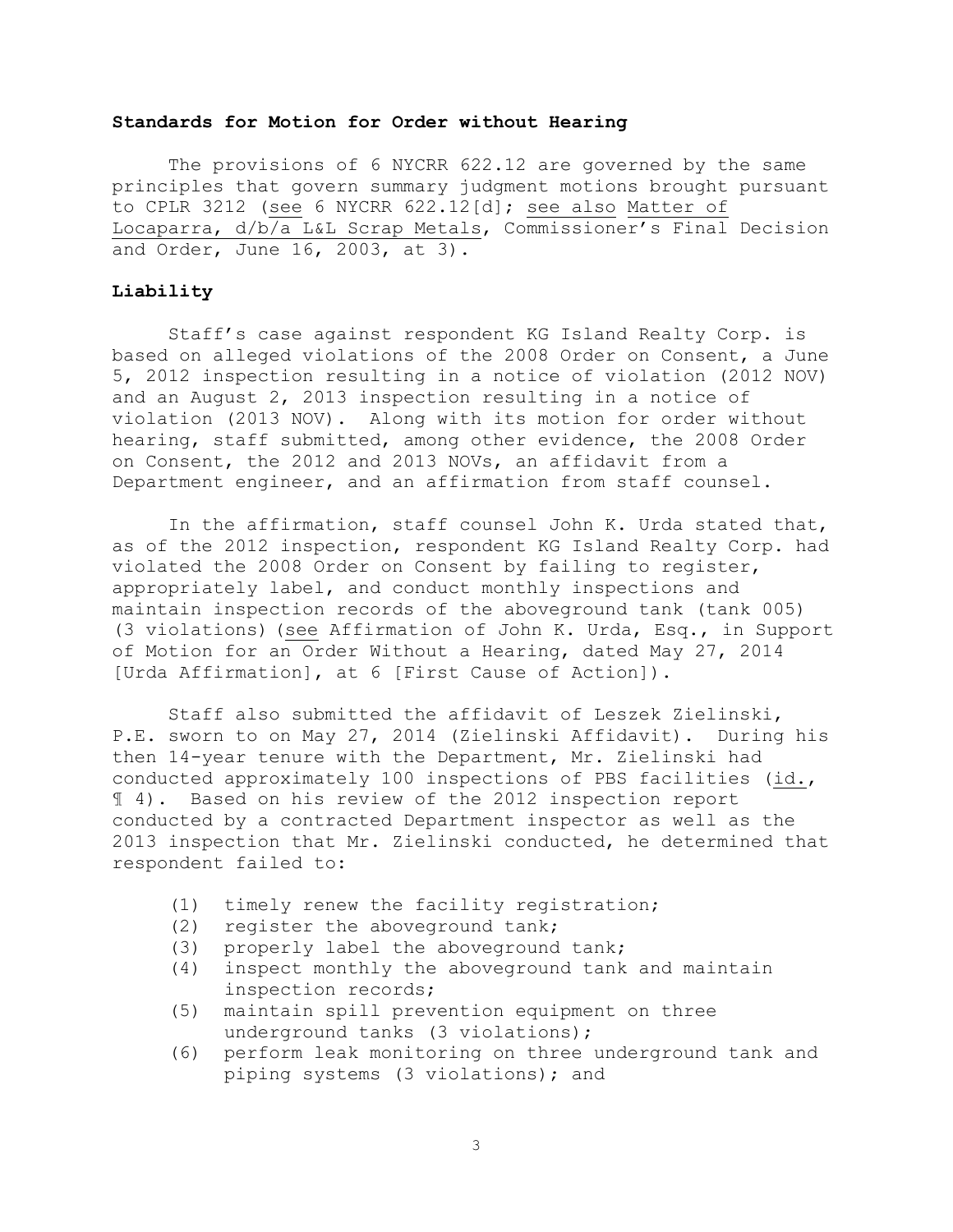(7) test the underground tank and piping systems for tightness (3 violations).

See id., ¶¶ 8, 13.

Based upon the record and as further analyzed by ALJ Garlick, I conclude that Department staff established sixteen (16) violations against respondent KG Island Realty Corp.

## **Civil Penalty**

 $\overline{a}$ 

I further conclude that the proposed civil penalty in the amount of sixty-eight thousand dollars (\$68,000) sought by Department staff to address the violations is authorized and appropriate. ECL 71-1929, which is applicable here, provides, in part, that "[a] person who violates any of the provisions of, or who fails to perform any duty imposed by titles 1 through 11 inclusive and title 19 of article 17, or the rules, regulations, orders or determinations of the commissioner promulgated thereto . . . shall be liable to a penalty of not to exceed thirty-seven thousand five hundred dollars per day for each violation" (ECL 71-1929[1]). The maximum penalty for the violations in this proceeding, in light of their number and their duration, would total in the millions of dollars.

Staff counsel in his affirmation laid out a proposed penalty for each violation based on: the duration of the violation; the usual penalty upon settlement, according to Department guidance; and that an increased penalty for each violation is appropriate here because of the necessity to commence this enforcement proceeding. Based on this record, Department counsel's request for a civil penalty in the amount of sixty-eight thousand dollars (\$68,000) is authorized and appropriate.<sup>3</sup>

<sup>3</sup> Department staff, in its allegations of violations relating to the 2008 Order on Consent, identifies respondent's failure to register, failure to properly label and failure to inspect (together with a failure to maintain inspection records) the facility's aboveground tank (tank 005) (see Urda Affirmation, at 6 [First Cause of Action]). In addition, Department staff references the failure to register, failure to label, and failure to inspect and maintain inspection records, with respect to the aboveground tank, in separate causes of action (see Urda Affirmation, at 7 [Third Cause of Action], 7-8 [Fourth Cause of Action] and 8 [Fifth Cause of Action]). However, even assuming without deciding that any portion of the causes of action relating to the facility's aboveground tank is multiplicative, the civil penalty that Department staff is requesting is fully supported by the number and duration of independent and separate violations relating to the facility's aboveground and underground tanks and the violations of the 2008 Order on Consent.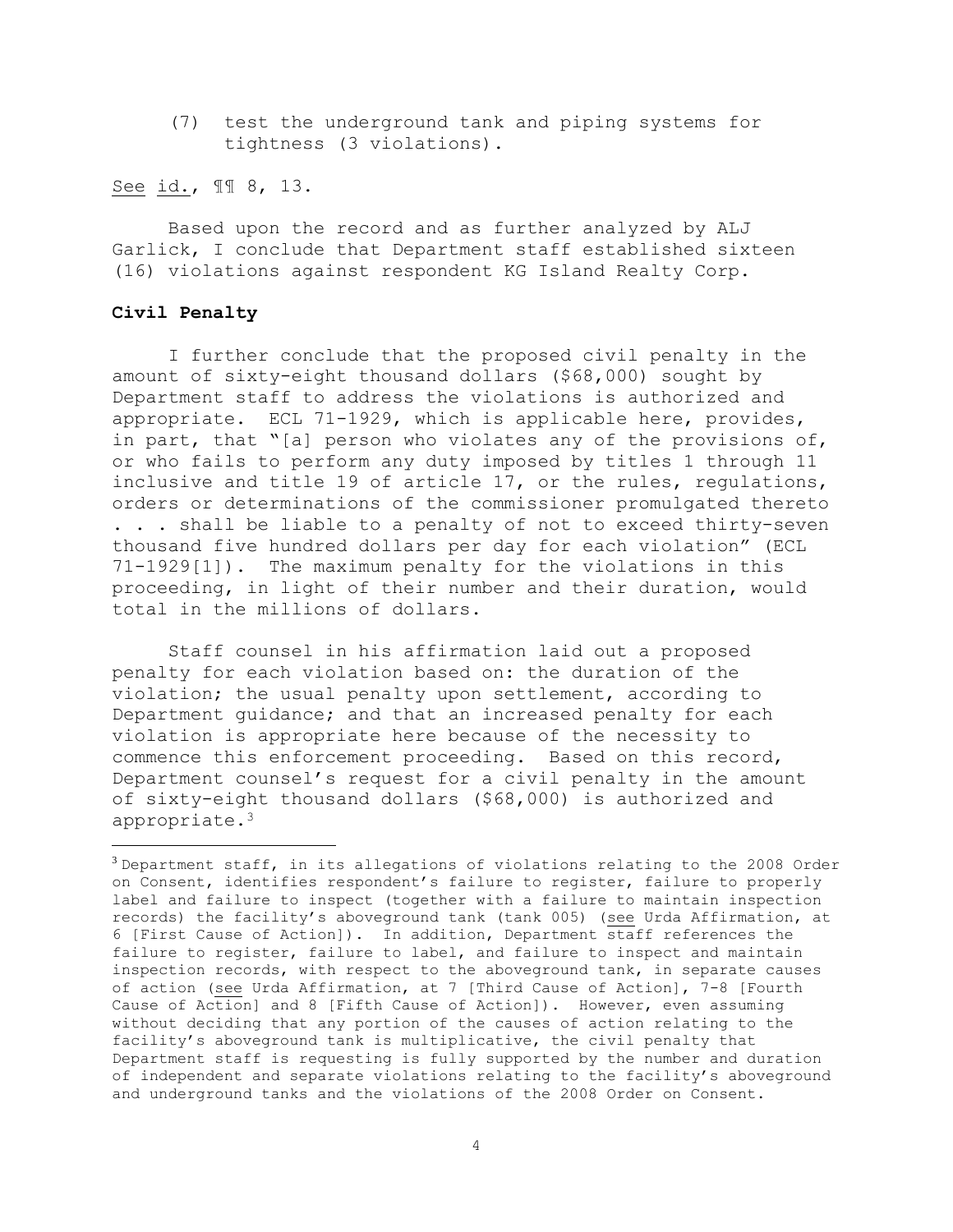#### **Corrective Action**

 $\overline{a}$ 

For corrective action, Department staff are seeking an order requiring respondent to "comply with all applicable PBS regulations immediately." I agree with the ALJ that respondent is already required to comply with the ECL and the regulations.

The ALJ has recommended that I direct a series of corrective actions for this facility to address compliance issues raised in this proceeding (see ALJ Summary Report at 14- 15). Upon review of the ALJ's recommendations and the record before me, I am directing that respondent undertake corrective action and submit written or photographic documentation to Department staff demonstrating that respondent has completed the corrective action.4 Respondent shall:

- provide photographic documentation to Department staff that the aboveground tank (which is now registered as tank 005) is appropriately labeled and provide documentation that monthly inspections of the tank are being conducted and records of those inspections are being maintained;
- provide photographic documentation to Department staff that the aboveground tank (which is now registered as tank 005) is clearly marked with its design capacity, working capacity, and identification number;
- provide documentation to Department staff that the facility's spill prevention equipment is being kept in good working order, and, in addition, provide photographs of the sumps at the facility;
- provide documentation to Department staff that all monitoring activities for underground and aboveground petroleum bulk storage tanks at the facility are being conducted in accordance with the requirements set forth in the revised 6 NYCRR part 613 that became effective in October 2015; and

<sup>4</sup> The ALJ notes that respondent has corrected the violations relating to registration of the PBS facility and registration of the aboveground storage tank (tank 005). Accordingly, respondent is not being directed to perform any further corrective action with respect to those aforementioned registration violations.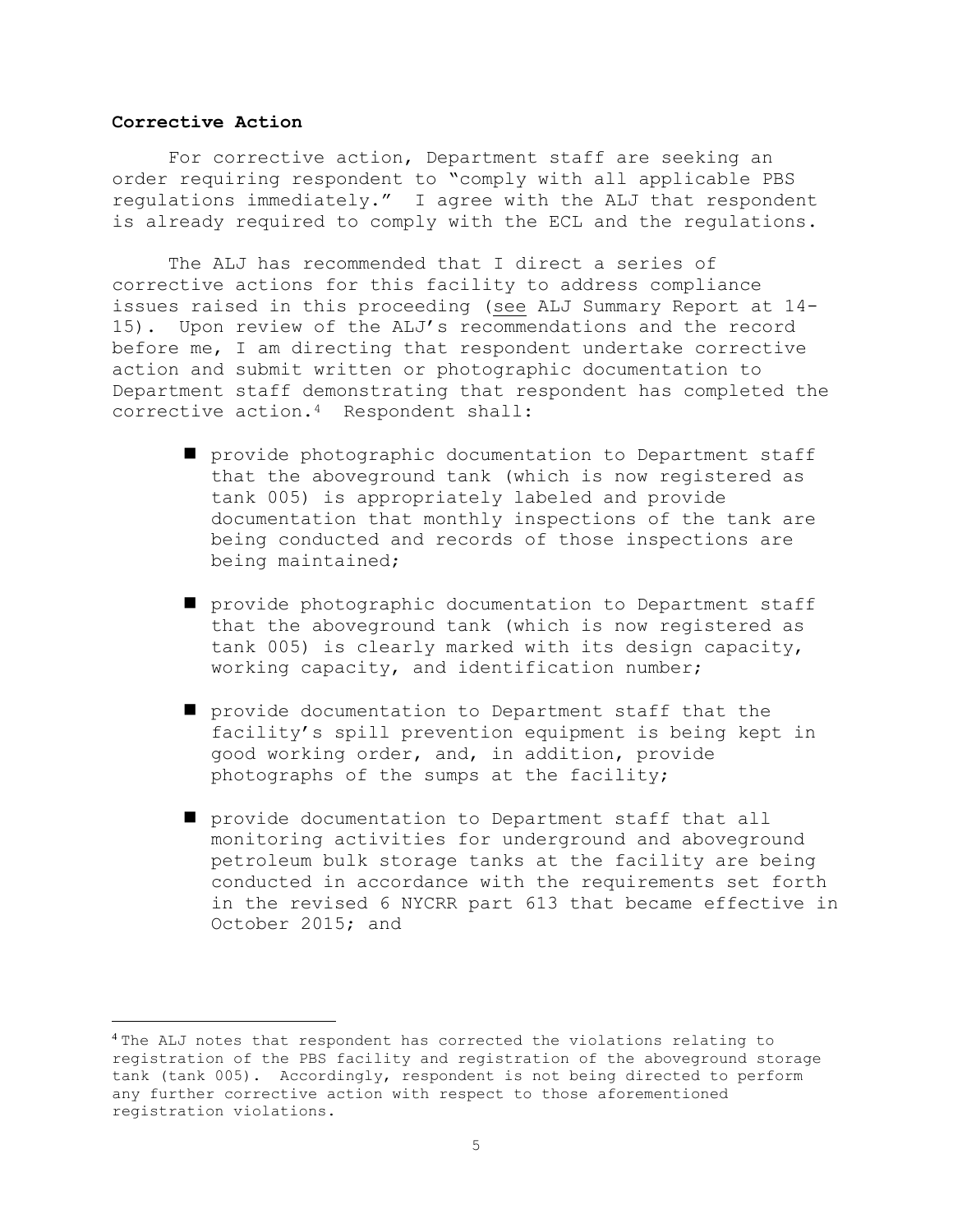provide written documentation to Department staff that underground tanks 001, 002 and 003 and their piping systems have been tested for tightness.

All such documentation supplied must be complete and satisfactory for Department staff review.

The corrective actions directed by this order are appropriate and authorized. With respect to timing, respondent shall have fifteen (15) days after service of this order upon it to complete the corrective action, except for the tightness testing. To ensure sufficient time for respondent to schedule tightness testing, respondent shall have thirty (30) days after service of this order upon it to complete that task.

**NOW, THEREFORE,** having considered this matter and being duly advised, it is **ORDERED** that:

- I. Department staff's motion for an order without hearing in lieu of complaint pursuant to 6 NYCRR 622.12 is granted. By failing to respond to the motion or otherwise appear in this proceeding, respondent KG Island Realty Corp. has waived its right to be heard at a hearing.
- II. Based upon the evidence submitted on staff's motion, respondent KG Island Realty Corp. is adjudged to have violated the ECL, the 2008 Order on Consent (identified under DEC File Nos. R2-20070329-154 and R2-20070329-155) and 6 NYCRR former parts 612 and 613 at its PBS facility located at 571 Coney Island Avenue, Brooklyn, New York, as follows:
	- A. Respondent KG Island Realty Corp. violated the 2008 Order on Consent and ECL 71-1929 by failing to register the aboveground tank at the facility by September 25, 2008, failing to appropriately label the aboveground tank by September 25, 2008, and failing to conduct monthly inspections and maintain inspection records for that tank;
	- B. Respondent KG Island Realty Corp. violated 6 NYCRR 612.2(a) by failing to timely renew the PBS facility's registration;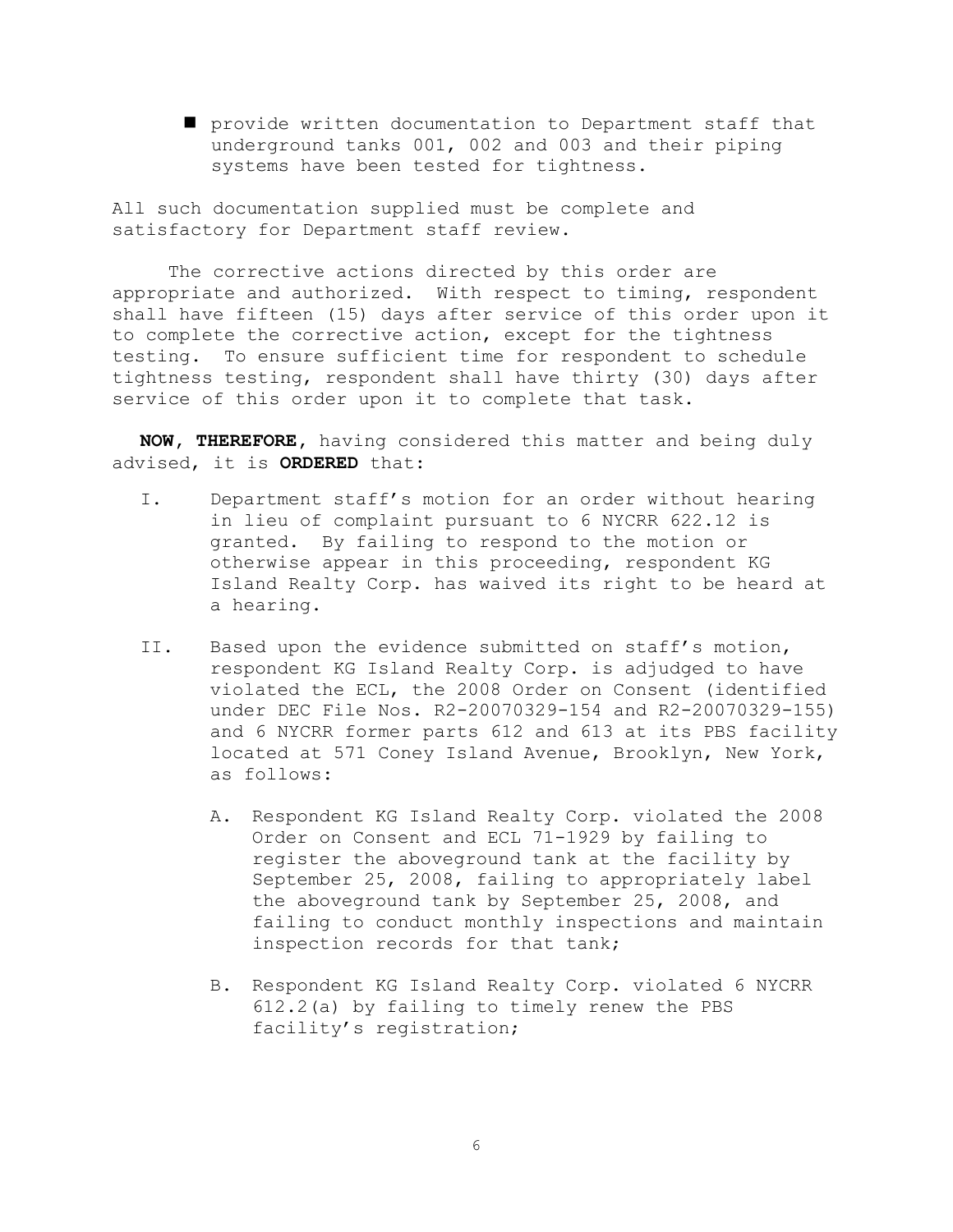- C. Respondent KG Island Realty Corp. violated 6 NYCRR 612.2(a) by failing to register the one aboveground tank at the facility;
- D. Respondent KG Island Realty Corp. violated 6 NYCRR  $613.3(c)$  (3)(ii) by failing to properly label the aboveground tank at the facility;
- E. Respondent KG Island Realty Corp. violated 6 NYCRR 613.6 by failing to inspect the aboveground tank at the facility on a monthly basis and maintain inspection records;
- F. Respondent KG Island Realty Corp. violated 6 NYCRR 613.3(d) by allowing liquid to accumulate in the tank sump of tank 001, by allowing liquid to accumulate in the tank sump of tank 002, and allowing debris to accumulate in the tank fill port catch basin of tank 001;
- G. Respondent KG Island Realty Corp. violated 6 NYCRR 613.5(b)(3) by failing to perform weekly leak monitoring on three underground tanks and piping systems; and
- H. Respondent KG Island Realty Corp. violated 6 NYCRR 613.5(a) by failing to test underground tanks and piping systems (tanks 001, 002 and 003) for tightness.
- III. Respondent KG Island Realty Corp. is assessed a civil penalty in the amount of sixty-eight thousand dollars (\$68,000) for the above referenced violations. Within sixty (60) days of service of this order upon respondent KG Island Realty Corp., respondent shall pay the civil penalty of sixty-eight thousand dollars (\$68,000) by certified check, cashier's check, or money order made payable to the New York State Department of Environmental Conservation. The penalty payment shall be sent to the following address:

NYS Department of Environmental Conservation Region 2, Office of General Counsel 47-40 21st Street Long Island City, New York 11101-5407 Attention: John K. Urda, Esq.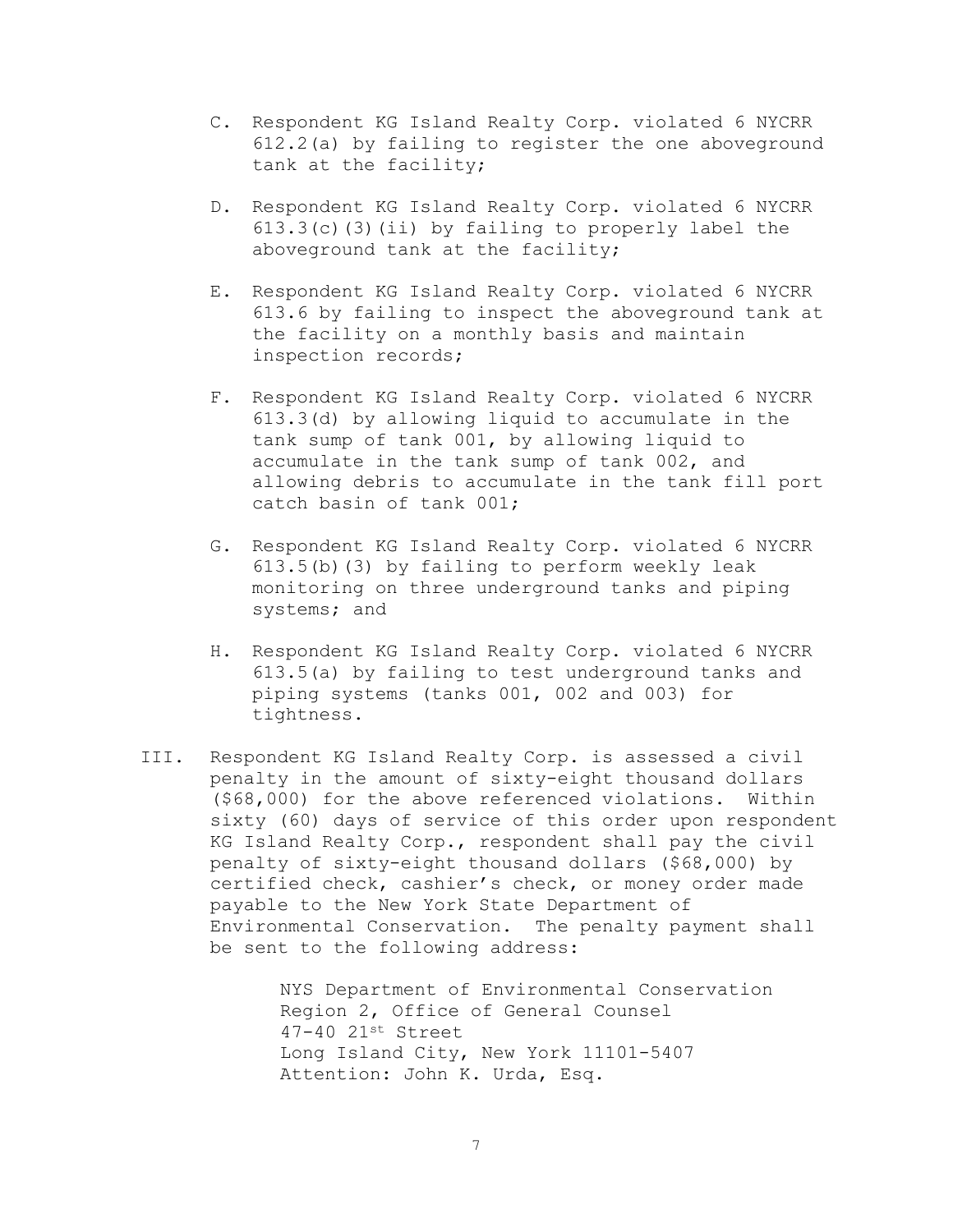- IV. In addition to the payment of the civil penalty, respondent KG Island Realty Corp. is ordered to perform the following corrective action:
	- A. No later than fifteen (15) days after service of this order upon respondent KG Island Realty Corp., provide photographic documentation to Department staff that the aboveground tank (which is now registered as tank 005) is appropriately labeled and provide documentation that monthly inspections of the tank are being conducted and records of those inspections are being maintained;
	- B. No later than fifteen (15) days after service of this order upon respondent KG Island Realty Corp., provide photographic documentation to Department staff that the aboveground tank (which is now registered as tank 005) is clearly marked with its design capacity, working capacity, and identification number;
	- C. No later than fifteen (15) days after service of this order upon respondent KG Island Realty Corp., provide photographic documentation to Department staff that the facility's spill prevention equipment is being kept in good working order, and, in addition, provide photographs of the sumps at the facility;
	- D. No later than fifteen (15) days after service of this order upon respondent KG Island Realty Corp., provide documentation to Department staff that all monitoring activities for underground and aboveground petroleum bulk storage tanks at the facility are being conducted in accordance with the requirements set forth in the revised 6 NYCRR part 613 that became effective in October 2015; and
	- E. No later than thirty (30) days after service of this order upon respondent KG Island Realty Corp., provide documentation to Department staff that underground tanks 001, 002 and 003 and their piping systems have been tested for tightness.
- V. Respondent KG Island Realty Corp. shall submit all documentation and other information required in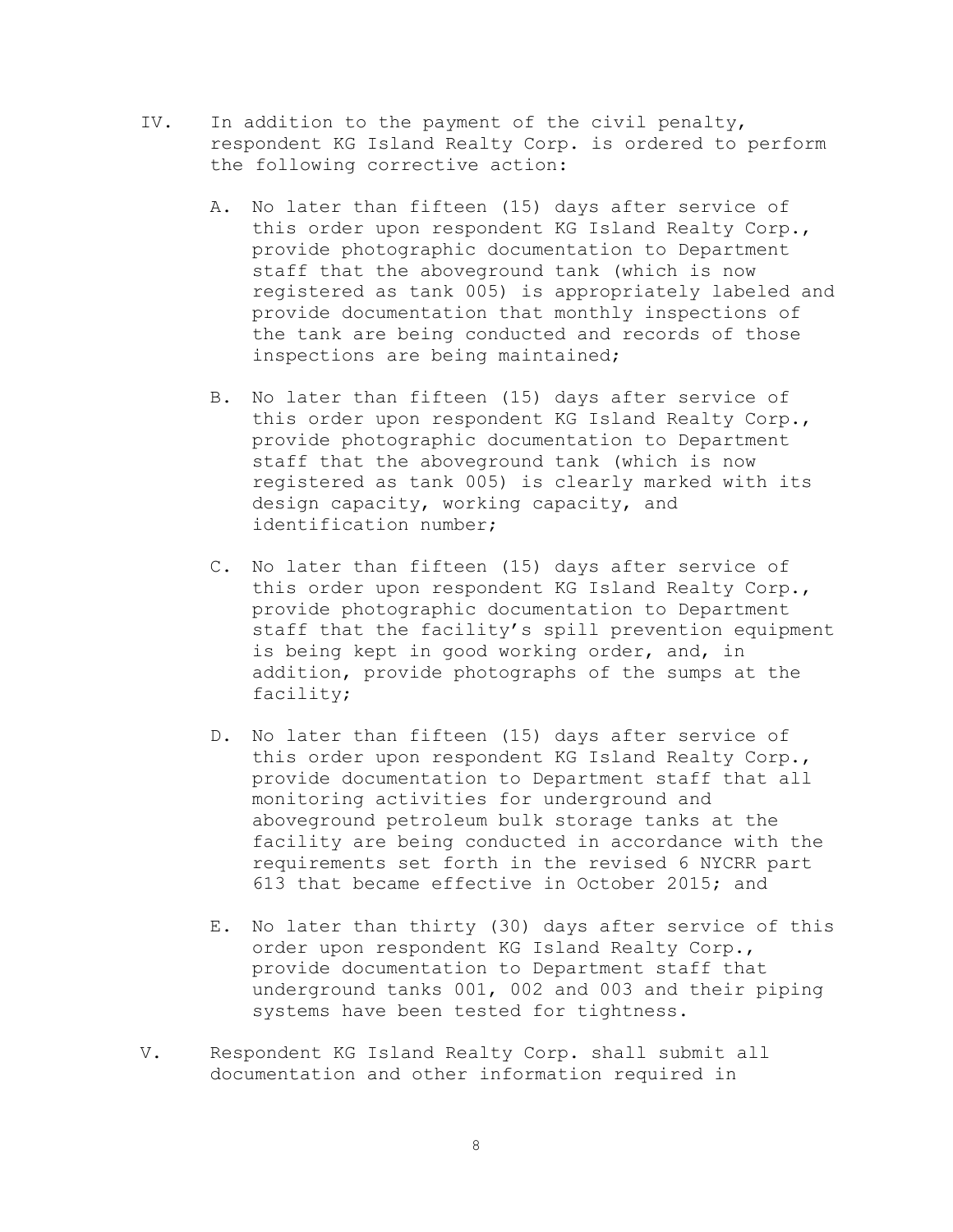paragraph IV of this order to the Department at the following address:

Mr. Leszek Zielinski, P.E. Regional PBS Supervisor NYSDEC Region 2 47-40 21st Street Long Island City, New York 11101-5407

- VI. Any questions or other correspondence regarding this order shall be addressed to John K. Urda, Esq. at the address referenced in paragraph III of this order.
- VII. The provisions, terms, and conditions of this order shall bind respondent KG Island Realty Corp. and its agents, successors, and assigns, in any and all capacities.

For the New York State Department of Environmental Conservation

/s/

 $By:$ 

Basil Seggos Commissioner

Dated: Albany, New York July 29, 2016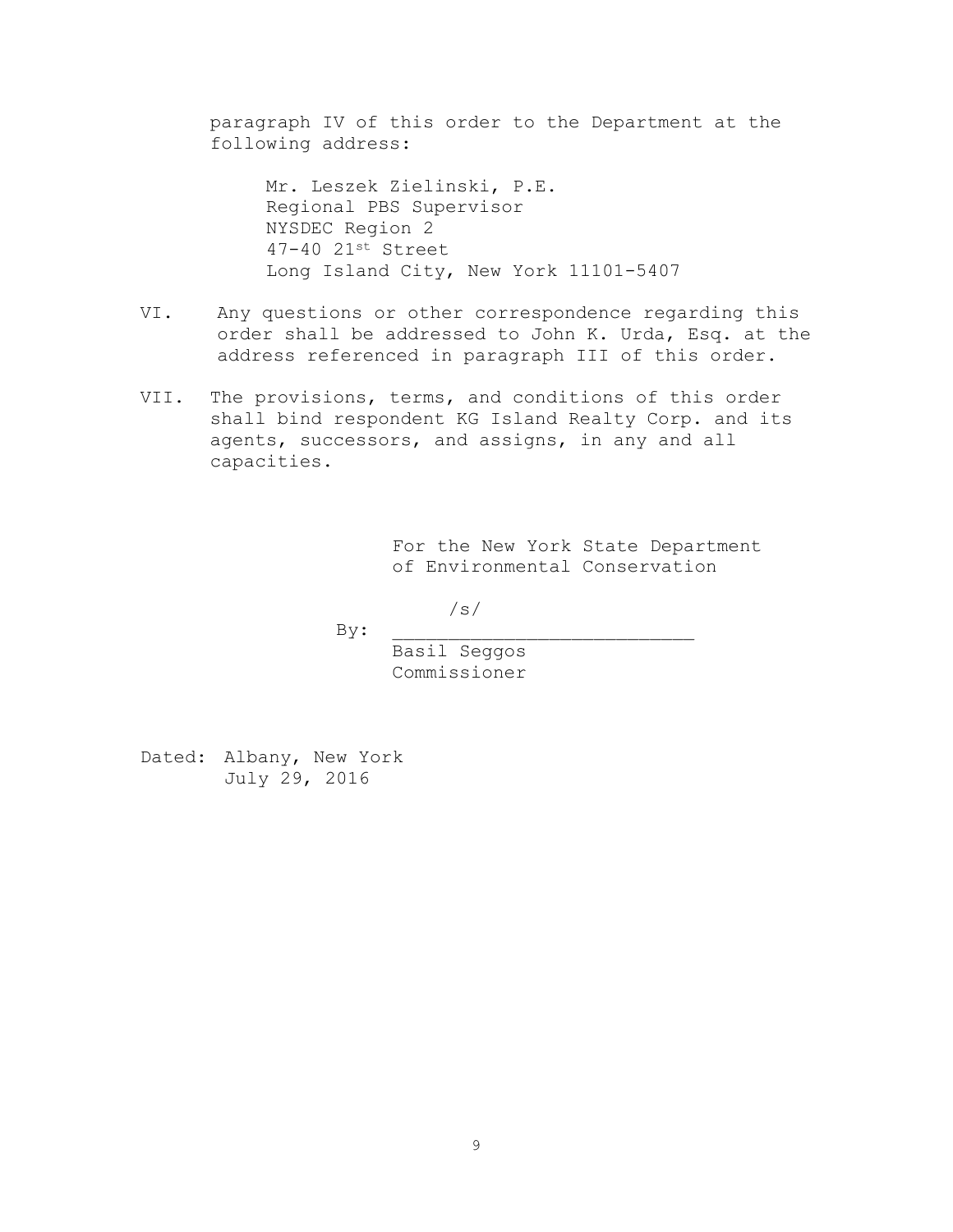# **STATE OF NEW YORK DEPARTMENT OF ENVIRONMENTAL CONSERVATION**

In the Matter of Alleged Violations of Article 17 of the Environmental Conservation Law and Title 6 of the Official Compilation of Codes, Rules and Regulations of the State of New York,

Summary Report

DEC File No. R2-20120720-458

 $-by-$ 

**KG ISLAND REALTY CORP.**,

Respondent.

#### **SUMMARY**

 $\mathcal{L}_\mathcal{L} = \{ \mathcal{L}_\mathcal{L} = \{ \mathcal{L}_\mathcal{L} = \{ \mathcal{L}_\mathcal{L} = \{ \mathcal{L}_\mathcal{L} = \{ \mathcal{L}_\mathcal{L} = \{ \mathcal{L}_\mathcal{L} = \{ \mathcal{L}_\mathcal{L} = \{ \mathcal{L}_\mathcal{L} = \{ \mathcal{L}_\mathcal{L} = \{ \mathcal{L}_\mathcal{L} = \{ \mathcal{L}_\mathcal{L} = \{ \mathcal{L}_\mathcal{L} = \{ \mathcal{L}_\mathcal{L} = \{ \mathcal{L}_\mathcal{$ 

This summary report recommends that the Commissioner grant an unopposed motion for order without hearing in lieu of complaint served by Staff of the Department of Environmental Conservation (Department staff) on the respondent, KG Island Realty Corp. (respondent), on May 28, 2014 by certified mail. Respondent has not answered or otherwise appeared. In its motion papers, Department staff alleges eight causes of action and sixteen violations that occurred at a gasoline station (facility) respondent owns located at 571 Coney Island Avenue, Brooklyn, New York. The facility contains five petroleum tanks and is a New York State regulated petroleum bulk storage (PBS) facility (PBS #2-146153). The evidence included with Department staff's motion establishes a prima facie case that the violations occurred and no material questions of fact exist. For this reason the Commissioner should find respondent liable for the sixteen alleged violations, direct respondent to pay a civil penalty of \$68,000, and order corrective actions be undertaken to address the violations.

#### **PROCEEDINGS**

On May 28, 2014, Department staff served a motion for order without hearing in lieu of complaint and supporting papers on respondent by certified mail. Department staff's papers consisted of: (1) a cover letter; (2) a notice of motion; (3) the affirmation of Department staff attorney John K. Urda, with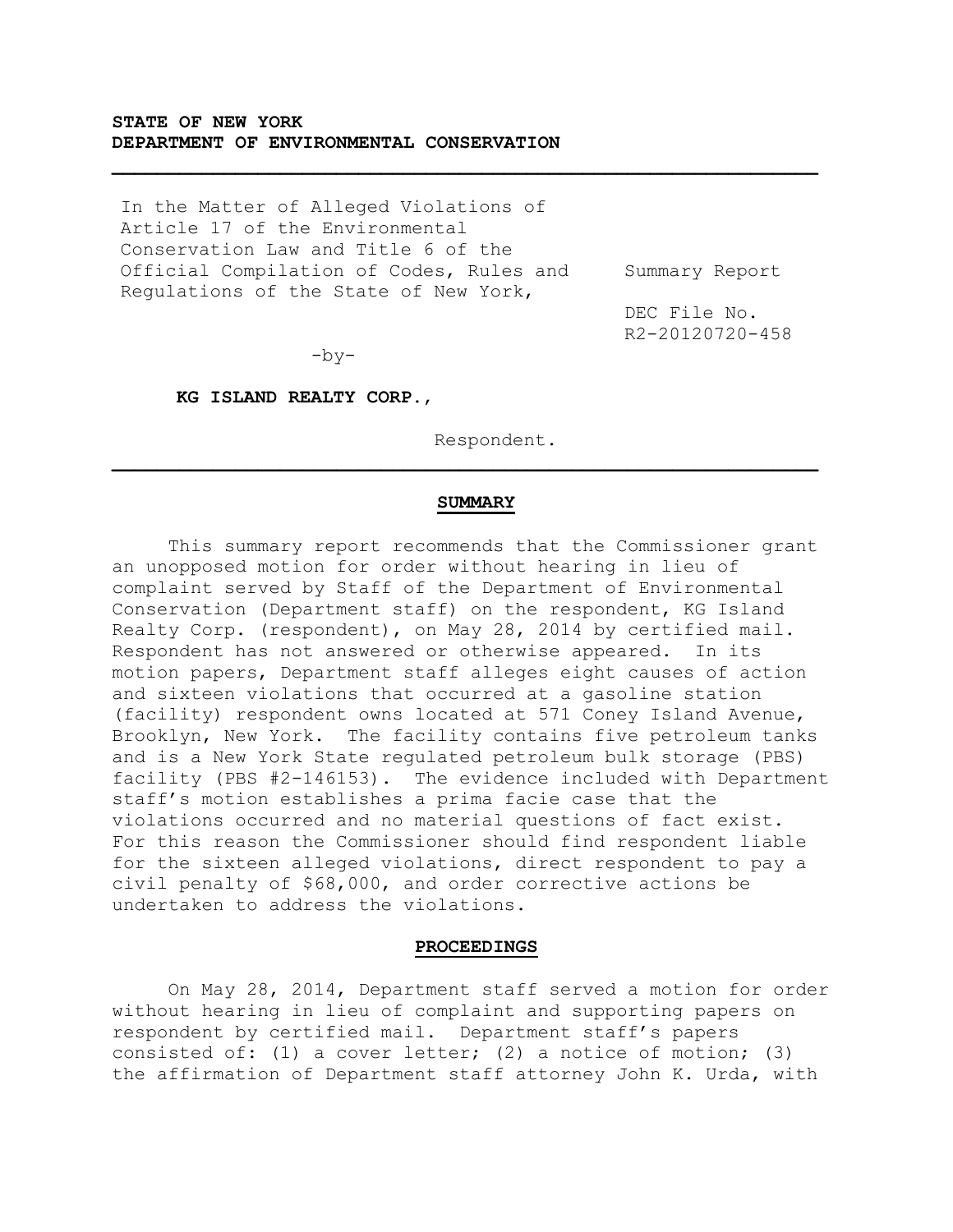three exhibits attached; and (4) the affidavit of Department staff engineer Leszek Zielinski, with six exhibits attached.

A response was due on or before June 17, 2014. No response has been received. On June 25, 2014, this matter was assigned to me.

#### **FINDINGS OF FACT**

- 1. Respondent KG Island Realty Corp. owns property located at 571 Coney Island Avenue, Brooklyn, New York (the site) (see Zielinski affidavit dated May 27, 2014, Exh. F at 1). Respondent purchased the property in 2002 (see Urda Affirmation dated May 27, 2014, ¶ 3).
- 2. Respondent is also the owner of PBS facility #2-146153, which is located at the site. This facility includes five petroleum tanks. The PBS program facility information report states that: (1) tank 001 is an underground storage tank (UST) with a 4,000 gallon capacity containing gasoline; (2) tank 002 is a 4,000 gallon UST containing gasoline; (3) tank 003 is a 4,000 gallon UST containing diesel; (4) tank 004 is 500 gallon UST containing waste/used oil; and (5) tank 005 is a 275 gallon aboveground storage tank (the AST) containing waste/used oil (see Zielinski affidavit dated May 27, 2014, Exh. F at 1).
- 3. In a consent order (DEC File Nos. R2-20070329-154 and R2- 20070329-155) that became effective on September 10, 2008 (2008 consent order), respondent admitted to several violations and agreed to cure all violations within 15 days, or by September 25, 2008 (see Urda Affirmation dated May 27, 2014, Exh. B).
- 4. On June 5, 2012, Department staff inspector Peter Lawler inspected the respondent's facility.<sup>1</sup> Following the

<sup>&</sup>lt;sup>1</sup> There is no affidavit in the record from Mr. Lawler, who is no longer affiliated with the Department (see Zielinski affidavit dated May 27, 2014,  $\text{\textsterling}$  6). The record does contain an affidavit from the supervisor of the PBS program in NYDEC's Region 2, Department Staff Engineer Leszek Zielinski (see Zielinski affidavit dated May 27, 2014, ¶ 1). In his affidavit, Mr. Zielinski states that Mr. Lawler took photographs of certain violations during his inspection and that the annotations on the photographs indicating they were taken on June 6, 2012 are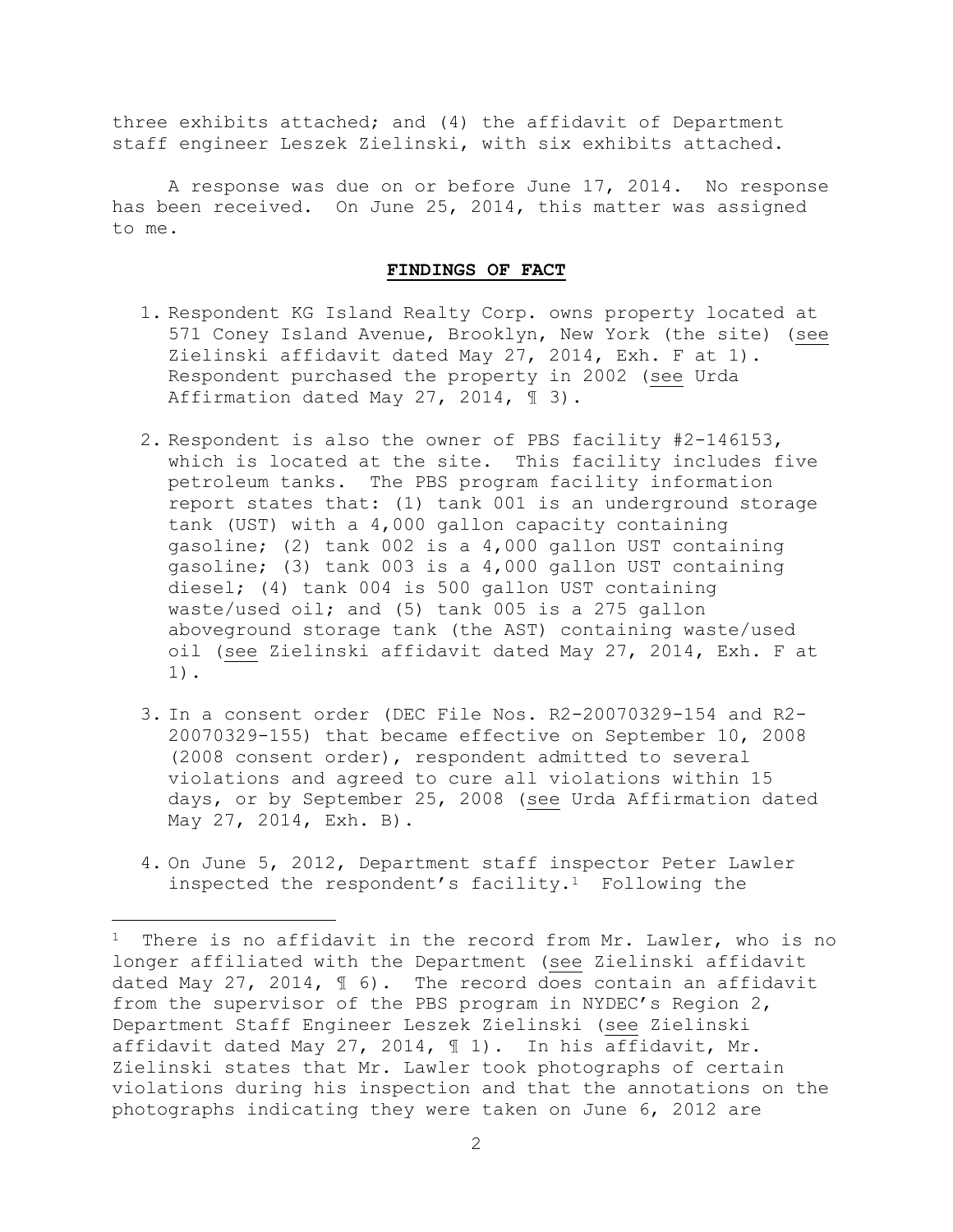inspection, Mr. Lawler prepared a notice of violation that identified numerous violations, including: (1) failure to renew the facility's registration; (2) failure to register, label and perform monthly inspections of the AST (tank  $005$ ); (3) failure to maintain the functionality of the facility's leak detection system; (4) failure to maintain two underground tank sumps; and (5) failure to maintain one fill port catch basin (see Zielinski affidavit dated May 27, 2014, ¶ 6, Exh. B).

- 5. On July 2, 2012, Mr. Lawler prepared and hand delivered a notice of violation (2012 NOV) listing the violations noted during the June 5, 2012 inspection to Mr. Slavik Gofman, respondent's principal (see Zielinski affidavit dated May 27, 2014, ¶ 7, Exh. B).
- 6. The 2012 NOV directed respondent to correct each violation and submit evidence of the corrective action within thirty calendar days (see Zielinski affidavit dated May 27, 2014, ¶ 14, Exh. B).
- 7. Respondent did not respond to the 2012 NOV (see Zielinski affidavit dated May 27, 2014,  $\text{\textsterling}$  15).
- 8. On July 10, 2012, Department staff received a PBS application from the facility renewing the facility's registration, but not registering the AST (tank 005) (see Zielinski affidavit dated May 27, 2014, ¶ 10, Exh. C).
- 9. On July 20, 2012, Department staff attorney Urda sent respondent a cover letter and proposed consent order and received no response (see Urda Affirmation dated May 27, 2014, ¶ 16, Exh. C).
- 10. On August 2, 2013, Department staff engineer Leszek Zielinski inspected respondent's facility and noted the following violations: (1) failure to register, label and inspect monthly the AST (tank  $005$ ); (2) failure to perform leak detection on underground tanks and piping; and (3) failure to test underground tank systems for tightness which according to NYSDEC records was due to be done by June 29, 2013 (see Zielinski affidavit dated May 27, 2014, ¶¶ 11 & 13, Exhs. D & E).

incorrect and that they were in fact taken on June 5, 2012 (see Zielinski affidavit dated May 27, 2014,  $\text{\textsterling}$  6).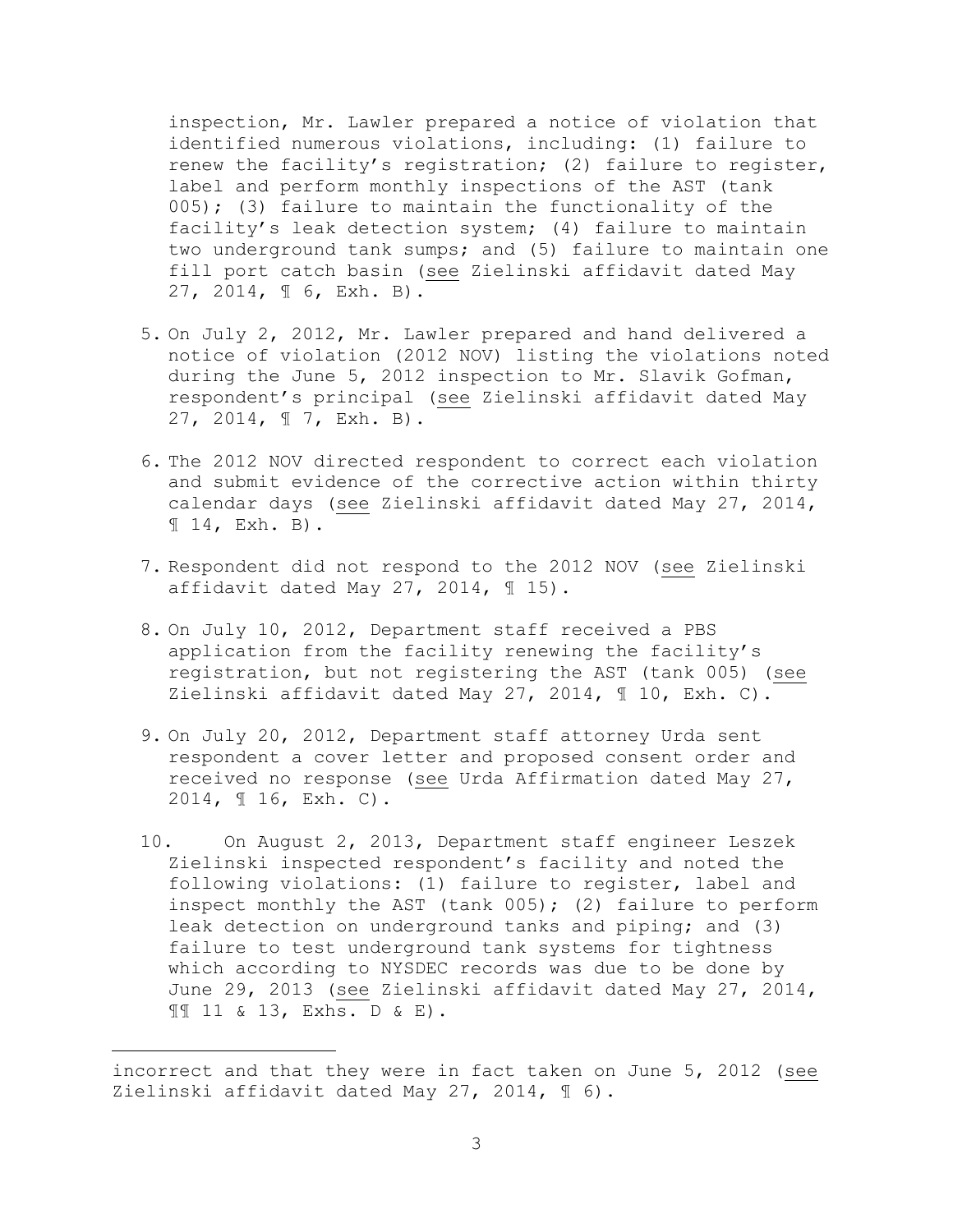- 11. On August 9, 2013, Department staff served a second notice of violation (2013 NOV) on respondent by certified mail (see Zielinski affidavit dated May 27, 2014, ¶ 12, Exh. E).
- 12. The 2013 NOV directed respondent to correct each violation and submit evidence of the corrective action (see Zielinski affidavit dated May 27, 2014, ¶ 14, Exh. E).
- 13. Respondent did not respond to the 2013 NOV (see Zielinski affidavit dated May 27, 2014, ¶ 15).
- 14. On March 27, 2014, Department staff received a PBS application for the facility that corrected information regarding the underground tanks and registered the AST (tank 005) (see Zielinski affidavit dated May 27, 2014, ¶ 16, Exh. F).

## **DISCUSSION**

In its unopposed motion for order without hearing in lieu of complaint, Department staff requests the Commissioner issue an order that: (1) finds respondent liable for the sixteen violations alleged; (2) requires respondent to pay a total payable civil penalty of \$68,000; and (3) directs respondent to undertake certain actions to remedy the violations. Each of these requests is discussed below.

The Commissioner set forth the standards to be used in evaluating a motion for order without hearing in Matter of Locaparra (Decision and Order, June 16, 2003).

Staff brings this motion for an order without hearing pursuant to 6 NYCRR 622.12. That provision is governed by the same principles that govern summary judgment pursuant to CPLR 3212. Section 622.12(d) provides that a contested motion for an order without hearing will be granted if, upon all the papers and proof filed, the cause of action or defense is established sufficiently to warrant granting summary judgment under the CPLR in favor of any party.

The moving party on a summary judgment motion has the burden of establishing "his cause of action or defense 'sufficiently to warrant the court as a matter of law in directing judgment' in his favor (CPLR 3212, subd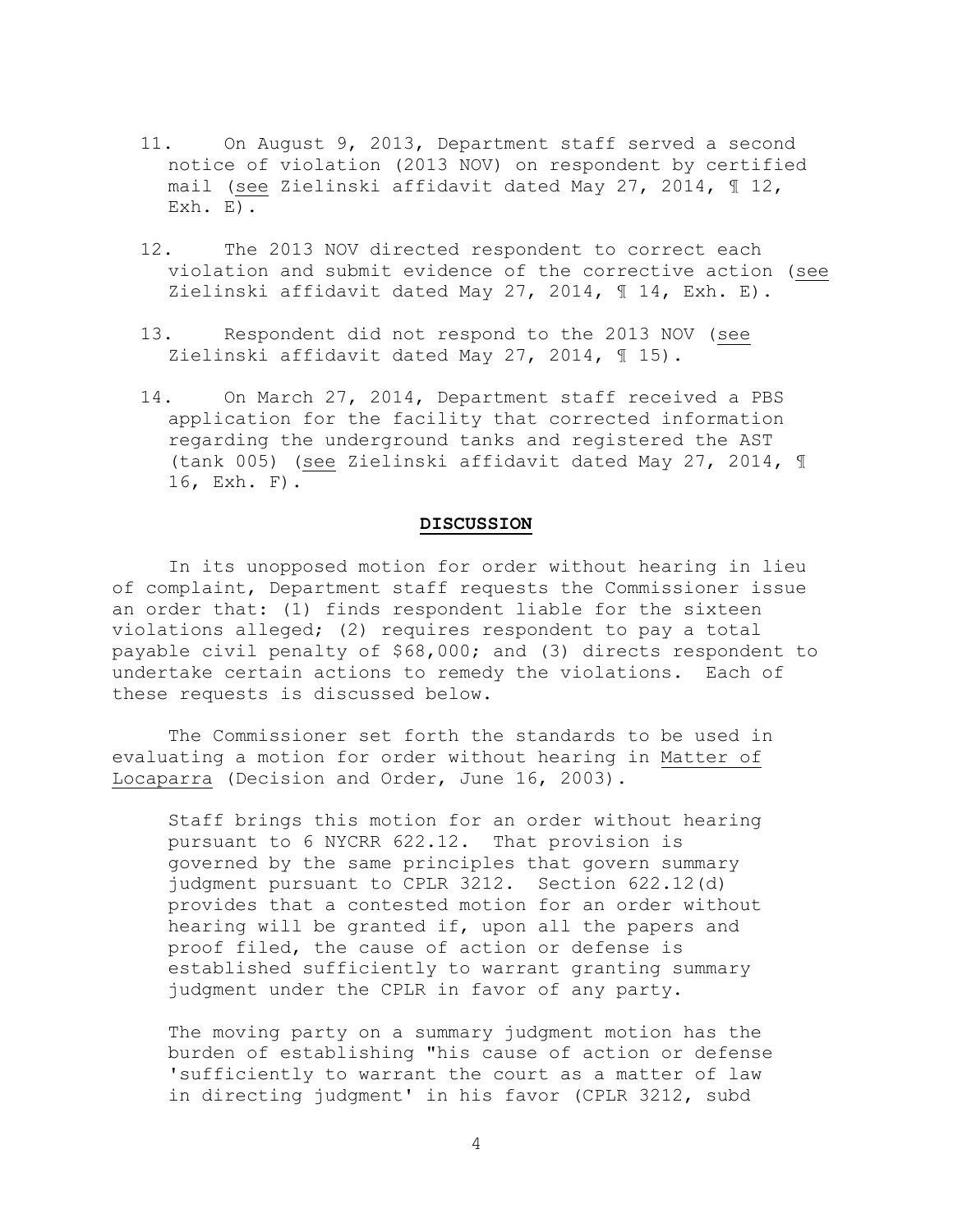[b])." The moving party carries this burden by submitting evidence sufficient to demonstrate the absence of any material issues of fact. The affidavit may not consist of mere conclusory statements but must include specific evidence establishing a prima facie case with respect to each element of the cause of action that is the subject of the motion. Similarly, a party responding to a motion for summary judgment may not merely rely on conclusory statements and denials but must lay bare its proof. The failure of a responding party to deny a fact alleged in the moving papers, constitutes an admission of the fact.

(id. at 3-4 [internal citations omitted]); see also Matter of Alvin Hunt d/b/a Our Cleaners, Decision and Order of the Commissioner, July 25, 2006, at 7 n 2 ("[w]here a respondent fails to answer a motion for an order without hearing, and Department staff … seeks … a determination on the merits of its motion for order without hearing, summary judgment principles are applied in analyzing the motion").

#### **Liability**

 $\overline{a}$ 

In his affirmation, Department staff counsel alleges sixteen violations in eight causes of action, specifically, that respondent: (1) violated the 2008 consent order and ECL 71-1929 by failing to register one aboveground tank at the facility by September 25, 2008, failing to appropriately label this tank by September 25, 2008, and failing to conduct monthly inspections and maintain inspection records for this tank; (2) violated 6 NYCRR 612.2(a) by failing to timely renew the facility's registration; (3) violated 6 NYCRR 612.2(a) by failing to register one aboveground tank at the facility; (4) violated 6 NYCRR 613.3(c)(3)(ii)<sup>2</sup> by failing to properly label an aboveground tank at the facility; (5) violated 6 NYCRR 613.6 by failing to inspect an aboveground tank monthly and maintain inspection records; (6) violated 6 NYCRR 613.3(d) by allowing liquid to accumulate in the tank sump of tank 001, by allowing liquid to accumulate in the tank sump of tank 002, and allowing debris to accumulate in the tank fill port catch basin of tank 001; (7) violated 6 NYCRR 613.5(b)(3) by failing to perform leak monitoring weekly on three underground tank and piping systems;

In paragraphs 43 and 45 of his affirmation, Department staff counsel cites to 6 NYCRR 613.3(c)(ii), which appears to be a typographical error, because in paragraph 25, he refers to  $613.3(c)$  (3)(ii), which is the correct citation.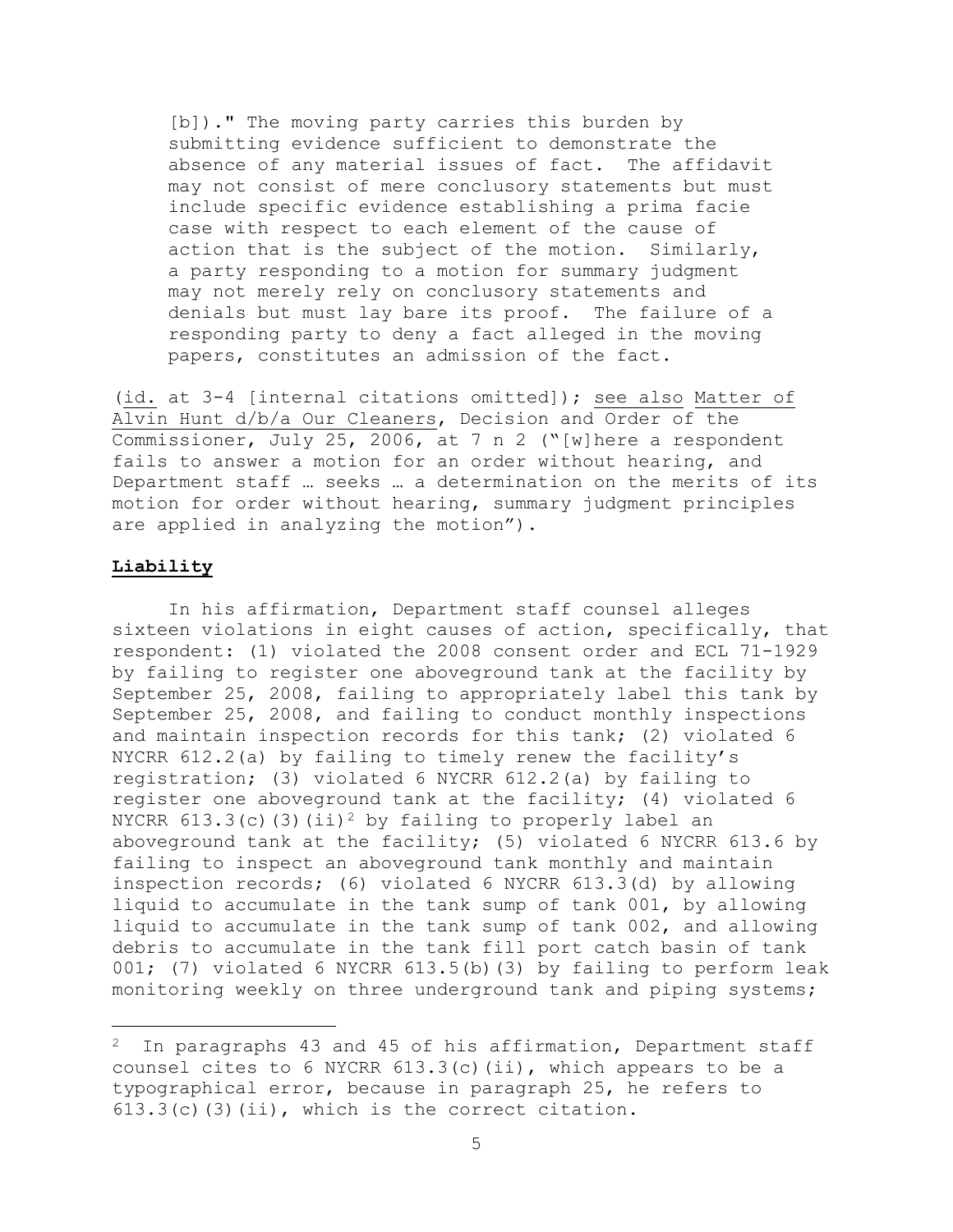and (8) violated 6 NYCRR 613.5(a) by failing to test underground tank and piping systems (tanks 001, 002 and 003) for tightness.

First cause of action. Paragraph I of the 2008 consent order (DEC File Nos. R2-20070329-154 and R2-20070329-155) required respondent to cure the violations listed in the consent order within 15 days of the effective date of the order, September 10, 2008 (see Urda Affirmation dated May 27, 2014, Exh. B ¶ 5). In its papers, Department staff alleges three violations, specifically, that the respondent failed to meet this deadline: (1) to register the AST (tank 005) at the facility; (2) to appropriately label this tank (tank 005); and (3) to conduct monthly inspections and maintain inspection records for this tank (tank 005). The AST (tank 005) at the facility was installed on February 1, 1973 and not included on a registration application until April 9, 2014 (see Zielinski affidavit dated May 27, 2014, Exh. F). In the 2012 NOV, Mr. Lawler records that the unregistered AST (tank 005) was not appropriately labeled and that it had not been inspected at least monthly (see Zielinski affidavit dated May 27, 2014, Exh. B at 2). In his affidavit, Department staff engineer Zielinski states that when he inspected the facility on August 2, 2013, these violations were again observed (see Zielinski affidavit dated May 27, 2014,  $\mathbb{I}$  11 - 13, Exh. E). Based on this evidence it is reasonable for the Commissioner to conclude that Department staff has met its burden of establishing a *prima facie* case and that respondent is liable for three violations of the 2008 consent order.

Second cause of action. Section 612.2(a) of 6 NYCRR requires the owner of a PBS facility to register the facility with the Department, and section 612.2(a)(2) requires the owner to renew this registration every five years. Department staff alleges that respondent violated 6 NYCRR 612.2(a)(2) by failing to timely renew the facility's registration when it expired on February 20, 2012. As proof that this violation occurred, Department staff offers the facility information report showing the date of expiration of the registration (February 20, 2012) and applicant's renewal application received on July 10, 2012 (see Zielinski affidavit dated May 27, 2014, Exhs. A & C). Based on this evidence it is reasonable for the Commissioner to conclude that Department staff has met its burden of establishing a *prima facie* case and that the respondent is liable for a single violation of 6 NYCRR 612.2(a).

Third cause of action. Section 612.2(a) requires the owner of any facility to register such facility with the Department.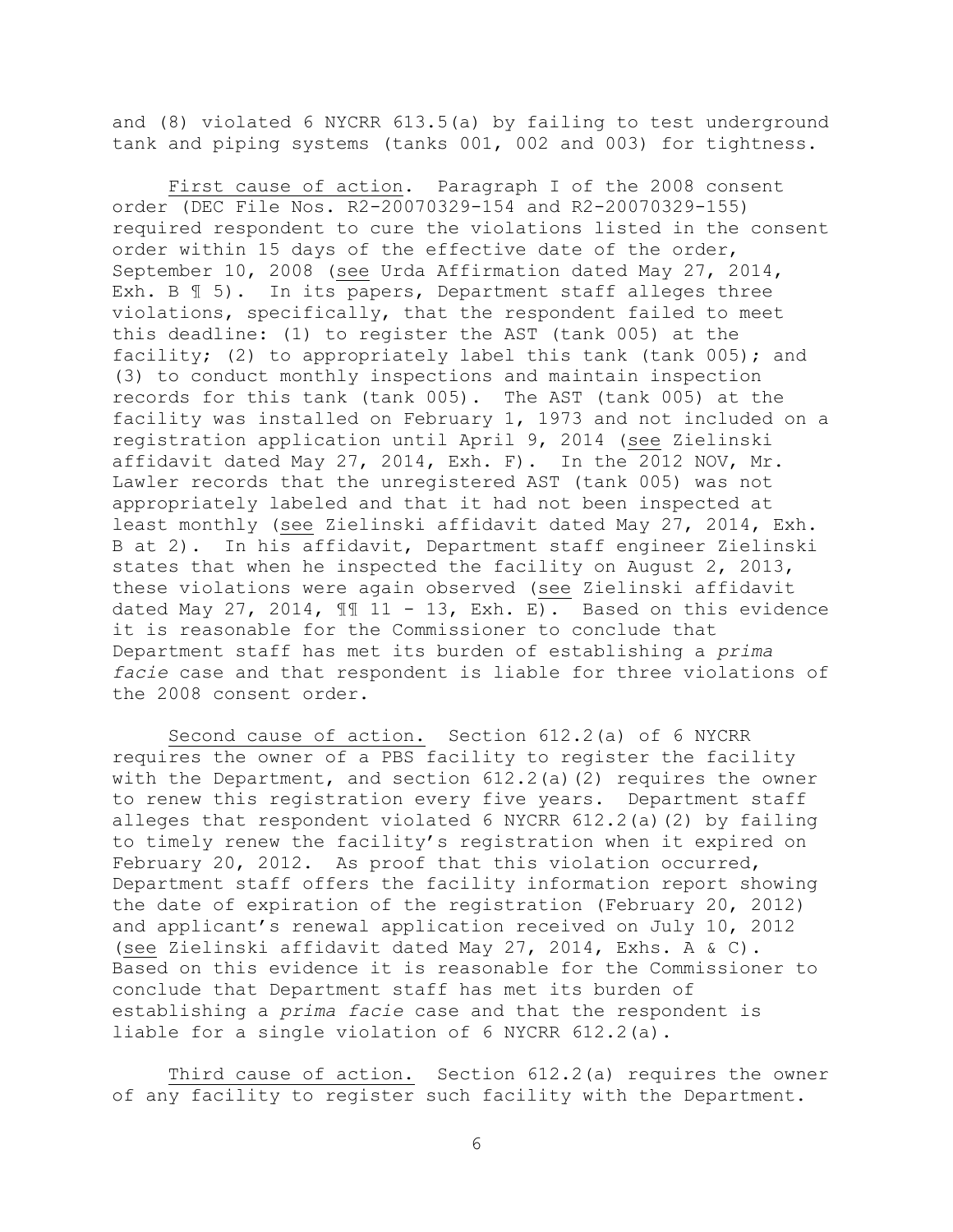In its papers, Department staff alleges that respondent violated this provision by failing to register the AST (tank 005). The AST (tank 005) was observed by Mr. Lawler during his June 5, 2012 inspection (see Zielinski affidavit dated May 27, 2014, Exh. B) and photographed (see Zielinski affidavit dated May 27, 2014, Exh. A at 3). The AST (tank 005) was observed again on Mr. Zielinski's August 2, 2013 inspection (see Zielinski affidavit dated May 27, 2014, ¶ 13, Exh. E) and again photographed (see Zielinski affidavit dated May 27, 2014, Exh. D). This tank was not included on a registration application until April 9, 2014 (see Zielinski affidavit dated May 27, 2014, Exh. F). Based on this evidence it is reasonable for the Commissioner to conclude that Department staff has met its burden of establishing a *prima facie* case and that the respondent is liable for a single violation of 6 NYCRR 612.2(a).

Fourth cause of action. Section 613.3(c)(3)(ii) of 6 NYCRR requires the owner to clearly mark on aboveground storage tanks the design capacity, working capacity, and identification number. In its papers, Department staff alleges that the respondent violated this requirement by failing to label the AST (tank 005) at the facility. This violation was observed by Mr. Lawler during his June 5, 2012 inspection and noted in the 2012 NOV (see Zielinski affidavit dated May 27, 2014, Exh. B). The violation was again observed on Mr. Zielinski's August 2, 2013 inspection and noted in the 2013 NOV (see Zielinski affidavit dated May 27, 2014, ¶ 13, Exhs. D & E). Based on this evidence it is reasonable for the Commissioner to conclude that Department staff has met its burden of establishing a *prima facie* case and that the respondent is liable for a single violation of  $6$  NYCRR  $612.3(c)$  (3)(ii).

Fifth cause of action. Section 613.6(a) of 6 NYCRR requires the owner or operator of an aboveground storage facility to inspect the facility at least monthly, and 6 NYCRR 613.6(c) requires maintaining inspection reports. In its papers, Department staff alleges that respondent committed a single violation when it violated 6 NYCRR 613.6 by failing to inspect the AST (tank 005) monthly and maintain inspection records at the facility.3 This violation was observed by Mr. Lawler during his June 5, 2012 inspection and noted in the 2012

<sup>&</sup>lt;sup>3</sup> In this cause of action Department staff alleges two separate violations but treats them as a single violation. Department staff alleges both: a violation of 6 NYCRR 613.6(a) for failing to inspect; and a violation of 6 NYCRR 613.6(c) for failing to maintain inspection records.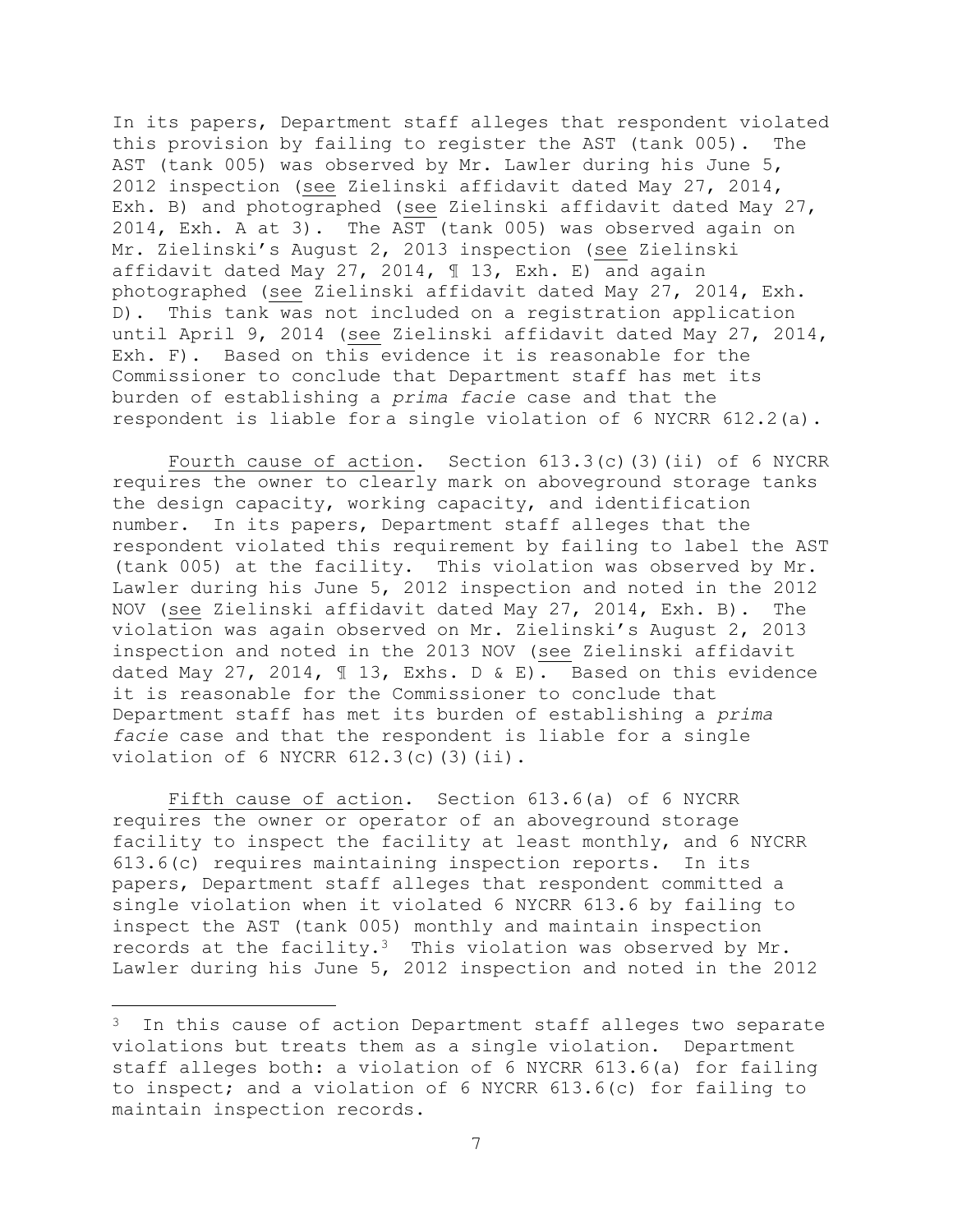NOV (see Zielinski affidavit dated May 27, 2014, Exh. B) and again on Mr. Zielinski's August 2, 2013 inspection and noted in the 2013 NOV (see Zielinski affidavit dated May 27, 2014, ¶ 13, Exh. E). Based on this evidence it is reasonable for the Commissioner to conclude that Department staff has met its burden of establishing a *prima facie* case and that the respondent is liable for a single violation of 6 NYCRR 612.6.

Sixth cause of action. Section 613.3(d) of 6 NYCRR requires the owner or operator of a PBS facility to keep all gauges, valves and other equipment for spill prevention in good working order. In its papers Department staff alleges that respondent violated this requirement in three instances by: (1) allowing liquid to accumulate in the tank sump of tank 001; allowing liquid to accumulate in the tank sump of tank 002; and (3) allowing debris to accumulate in the tank fill port catch basin of tank 001. Each of these violations was observed by Mr. Lawler during his June 5, 2012 inspection of the respondent's facility (see Zielinski affidavit dated May 27, 2014, Exh. B) and photos were taken to document the violations (see Zielinski affidavit dated May 27, 2014, Exh. A at  $5 - 7$ ). Based on this evidence it is reasonable for the Commissioner to conclude that Department staff has met its burden of establishing a *prima facie* case and that the respondent is liable for three violations of 6 NYCRR 613.3(d).

Seventh cause of action. Section 613.5(b)(3) of 6 NYCRR requires the owner or operator of a PBS facility to monitor for traces of petroleum at least once per week and inspect all monitoring systems at least monthly. In its papers, Department staff alleges that respondent failed to perform leak monitoring weekly on three underground tanks and piping systems. These violations were first observed during Mr. Lawler's June 5, 2002 inspection of respondent's facility (see Zielinski affidavit dated May 27, 2014, Exh. B). They were again observed on Mr. Zielinski's August 2, 2013 inspection (see Zielinski affidavit dated May 27, 2014, ¶ 13, Exh. E). Based on this evidence it is reasonable for the Commissioner to conclude that Department staff has met its burden of establishing a *prima facie* case and that the respondent is liable for three violations of 613.5(b)(3).

Eighth cause of action. Section 613.5(a) of 6 NYCRR requires owners of PBS facilities to test underground tanks and connecting piping systems every five years for tightness. In its papers, Department staff alleges that respondent has failed to timely tightness test three underground tanks (tank 001, tank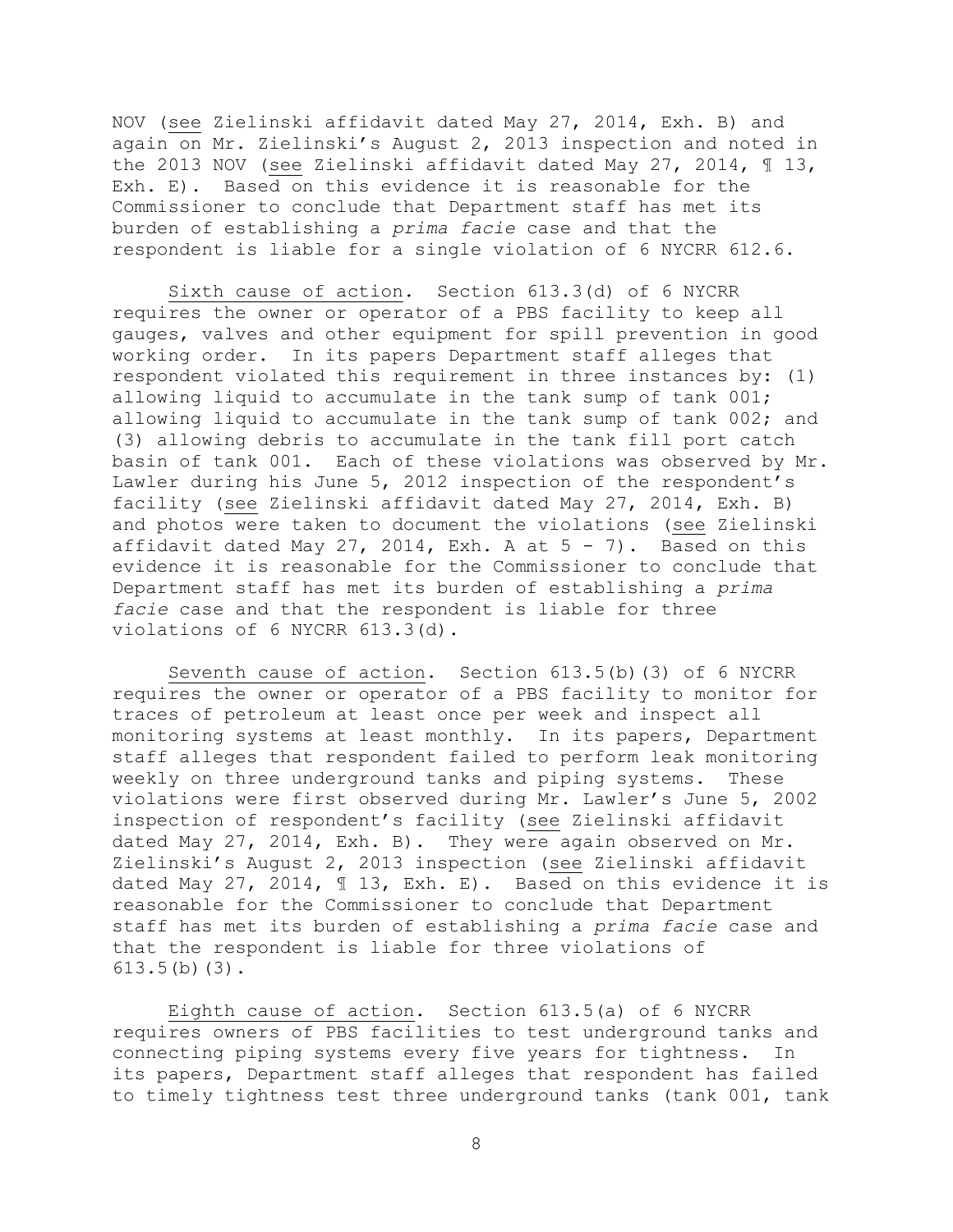002, and tank 003) and piping systems at the facility for tightness. Respondent's facility information report indicates that the last date tank 001, tank 002 and tank 003 were tested was June 29, 2008 (see Urda Affirmation dated May 27, 2014, Exh. A). During his August 2, 2013 inspection, Department staff engineer Zielinski noted that respondent had failed to conduct tightness testing on the three underground tanks and piping systems (see Zielinski affidavit dated May 27, 2014, ¶ 13, Exh. E). Based on this evidence it is reasonable for the Commissioner to conclude that Department staff has met its burden of establishing a *prima facie* case and that the respondent is liable for three violations of 613.5(a).

### **Civil Penalty**

In its papers, Department staff requests that the Commissioner impose in his order a total payable civil penalty of sixty eight thousand dollars (\$68,000). The components of this requested penalty are summarized in the table below.

| Description             | Number of<br>Violations | Requested<br>Penalty |
|-------------------------|-------------------------|----------------------|
| First cause of action   | 3                       | \$15,000             |
| Second cause of action  |                         | \$2,000              |
| Third cause of action   |                         | \$2,000              |
| Fourth cause of action  |                         | \$1,000              |
| Fifth cause of action   |                         | \$1,500              |
| Sixth cause of action   | 3                       | \$1,500              |
| Seventh cause of action | 3                       | \$15,000             |
| Eighth cause of action  | 3                       | \$30,000             |
| <b>TOTAL</b>            | 16                      | \$68,000             |

Environmental Conservation Law § 71-1929(1) provides, in relevant part, as follows:

A person who violates any of the provisions of, or who fails to perform any duty imposed by titles 1 through 11 inclusive and title 19 of article 17, or the rules, regulations, orders or determinations of the commissioner promulgated thereto or the terms of any permit issued thereunder, shall be liable to a penalty of not to exceed thirty-seven thousand five hundred dollars per day for each violation.

Staff cites three DEC guidance documents with respect to its discussion of the appropriate civil penalty amount in this case: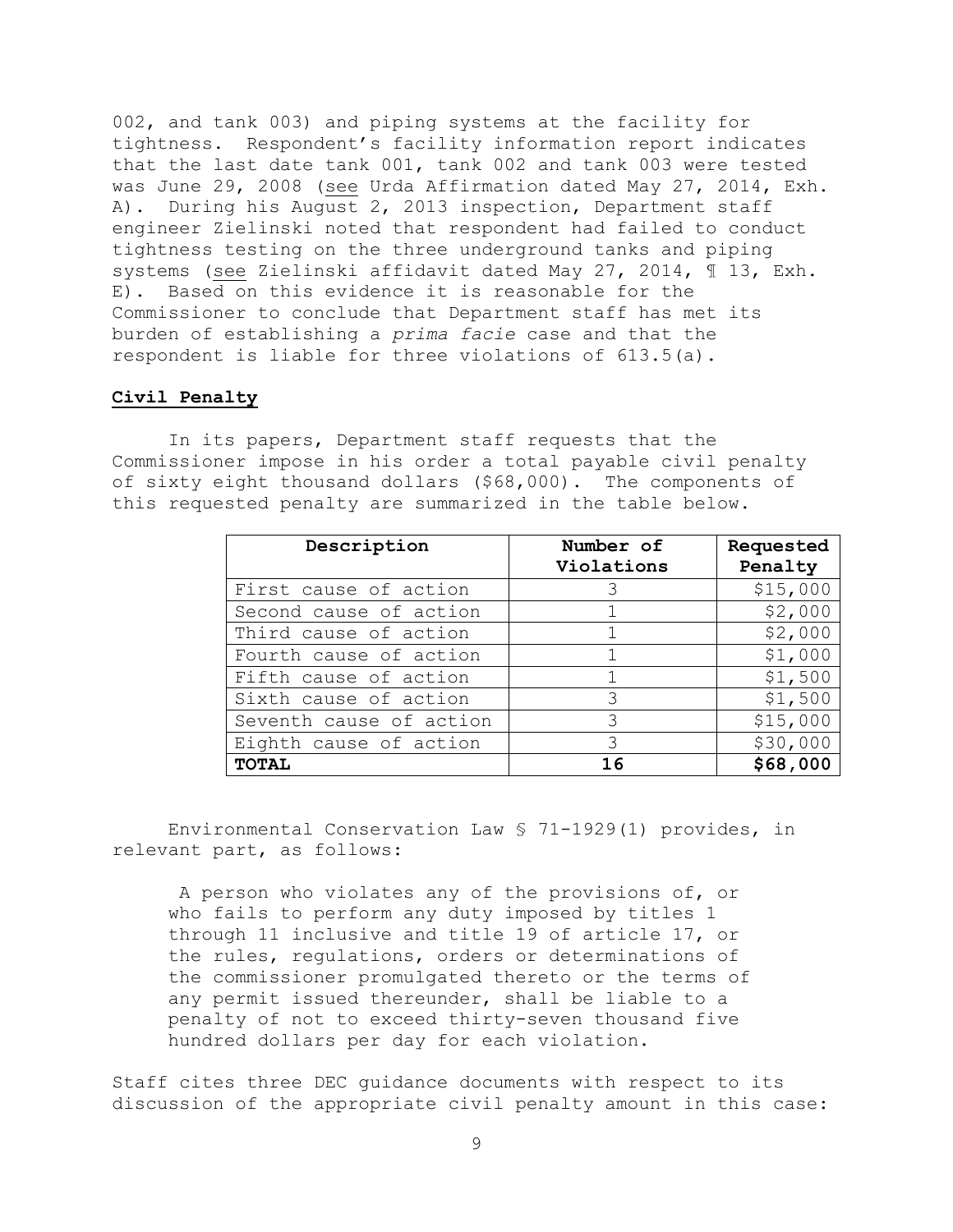(1) the Department's Civil Penalty Policy (DEE-1, issued June 20, 1990); (2) the Department's Petroleum Bulk Storage Inspection Enforcement Policy (DEE-22, issued May 21, 2003); and (3) the Department's Order on Consent Enforcement Policy (DEE-2, rev. August 28, 1990) (see Urda affirm. ¶ 61).

First cause of action. In its papers Department staff requests a total payable civil penalty of fifteen thousand dollars (\$15,000) for the first cause of action, which alleges three violations of the 2008 consent order and ECL 71-1929 (see Urda Affirmation dated May 27, 2014, 1 36 [five thousand dollars (\$5,000) for each of the three violations alleged]). As set forth above, ECL 71-1929 applies to violations of orders of the Commissioner, including consent orders, and provides for a civil penalty of up to \$37,500 per day for each violation. In its papers, Department staff states that each of these three violations of the 2008 consent order began on September 25, 2008 and continued for over 2,000 days (see Urda Affirmation dated May 27, 2014, ¶¶ 31 [2,010 days], 33 [2,065 days], and 35 [2,070 days]).<sup>4</sup>

Based upon information in the record, including the importance of ensuring respondents comply with consent orders, respondent's culpability, lack of cooperation with Department staff and history of non-compliance, I recommend that the Commissioner grant Department staff's request and include in his order a requirement for respondent to pay a civil penalty of \$15,000 for these three violations.

Second cause of action. In its papers Department staff requests a payable civil penalty of two thousand dollars (\$2,000) for the second cause of action, which alleges a violation of 6 NYCRR 612.2(a) (see Urda Affirmation dated May 27, 2014, ¶¶ 37-39). With respect to this violation, ECL 71-1929 authorizes the imposition of a civil penalty of up to \$37,500 per day. In its papers, Department staff states that it typically resolves violations of 6 NYCRR 612.2(a) in consent orders for \$1,000 (see Urda Affirmation dated May 27, 2014, ¶ 39) (see DEE-22, Penalty Schedule ¶ 3).

<sup>4</sup> Department staff explains that the first violation began on September 25, 2008 and continued until the PBS application was received on March 27, 2014. The second and third violations also began on September 25, 2008 and continued through the date of Department staff's papers. No explanation is provided as to why Department staff calculated the length of time for the second violation at 2,065 days and the third at 2,070 days.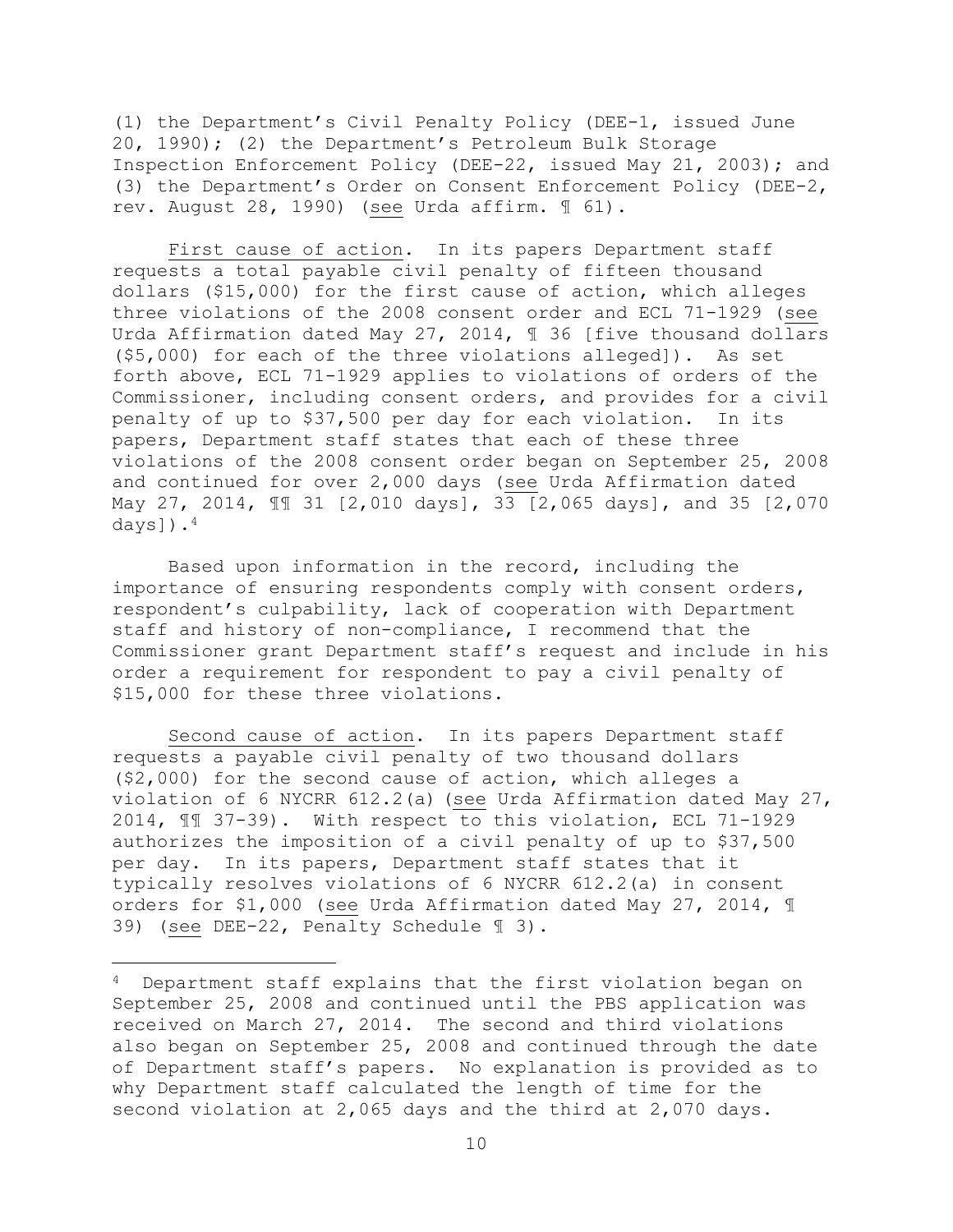Based upon information in the record, including the importance of timely renewing PBS registrations, the respondent's culpability, lack of cooperation with Department staff and history of non-compliance, I recommend that the Commissioner grant Department staff's request and include in his order a requirement for respondent to pay a civil penalty of \$2,000 for this violation.

Third cause of action. In its papers Department staff requests a payable civil penalty of two thousand dollars (\$2,000) for the third cause of action, which alleges a violation of 6 NYCRR 612.2(a) (see Urda Affirmation dated May 27, 2014, ¶¶ 40-42). With respect to this violation, ECL 71-1929 authorizes the imposition of a civil penalty of up to \$37,500 per day. Department staff calculates that this violation continued for 9,953 days, starting on February 1, 1973 when the respondent indicated the AST (tank 005) was installed until March 27, 2014 when it was registered (see Urda Affirmation dated May 27, 2014, ¶ 41). Department staff states that it typically resolves violations of 6 NYCRR 612.2(a) in consent orders for \$1,000 per violation (see Urda Affirmation dated May 27, 2014, ¶ 42) (see DEE-22, Penalty Schedule ¶ 1).

Based upon information in the record, including the importance of registering all tanks at a PBS facility, respondent's culpability, lack of cooperation with Department staff and history of non-compliance, I recommend that the Commissioner grant Department staff's request and include in his order a requirement for respondent to pay a civil penalty of \$2,000 for this violation.

Fourth cause of action. In its papers Department staff requests a payable civil penalty of one thousand dollars (\$1,000) for the fourth cause of action, which alleges a violation of 6 NYCRR 613.3(c)(3)(iii) (see Urda Affirmation dated May 27, 2014, ¶¶ 43-45). With respect to this violation, ECL 71-1929 authorizes the imposition of a civil penalty of up to \$37,500 per day. Department staff calculates that this violation began on June 5, 2012 and continued to the date of the motion, May 27, 2014, for a total of 721 days. Department staff states that it typically resolves violations of 6 NYCRR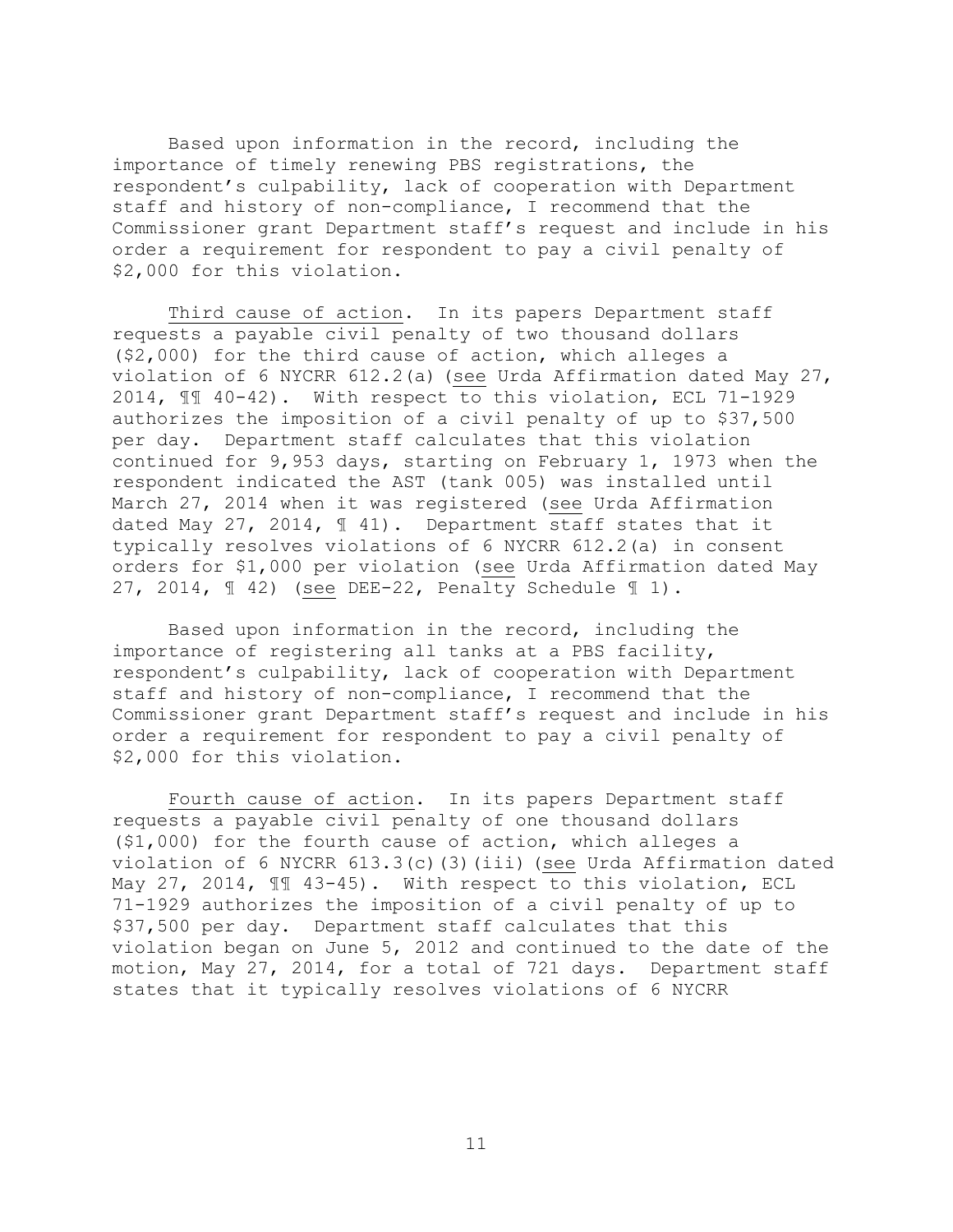613.3(c)(3)(ii) in consent orders for \$250 per violation (see Urda Affirmation dated May 27, 2014,  $\text{I}$  45).<sup>5</sup>

Based upon information in the record, including the importance of properly labelling tanks at a PBS facility, respondent's culpability, lack of cooperation with Department staff and history of non-compliance, I recommend that the Commissioner grant Department staff's request and include in his order a requirement for respondent to pay a civil penalty of \$1,000 for this violation.

Fifth cause of action. In its papers Department staff requests a payable civil penalty of one thousand five hundred dollars (\$1,500) for the fifth cause of action, which alleges a violation of 6 NYCRR 613.6 (see Urda Affirmation dated May 27, 2014, ¶¶ 46-48). With respect to this violation, ECL 71-1929 authorizes the imposition of a civil penalty of up to \$37,500 per day. Department staff calculates that this violation began on June 5, 2012 and continued to the date of the motion, May 27, 2014, for a total of 721 days. Department staff states that it typically resolves violations of 6 NYCRR 613.6 in consent orders for \$500 per violation (see Urda Affirmation dated May 27, 2014, ¶ 48) (see DEE-22, Penalty Schedule ¶¶ 30, 31).<sup>6</sup>

Based upon information in the record, including the importance of regularly inspecting tanks, respondent's culpability, lack of cooperation with Department staff and history of non-compliance, I recommend that the Commissioner grant Department staff's request and include in his order a requirement for respondent to pay a civil penalty of \$1,500 for this violation.

Sixth cause of action. In its papers Department staff requests a payable civil penalty of one thousand five hundred dollars (\$1,500) for the sixth cause of action, which alleges three violations of 6 NYCRR 613.3(d) (see Urda Affirmation dated May 27, 2014,  $\mathbb{II}$  49-51). With respect to such violations, ECL

<sup>5</sup> This amount is higher than the average \$100 per tank penalty in DEE-22, ¶ 41, but Department staff provides no explanation for this differential.

<sup>6</sup> Department staff counsel appears to referencing paragraph 30 of the Penalty Schedule in DEE-22 which states that the average penalty for a violation of 6 NYCRR 613.6(a) should be \$500 per tank. Paragraph 31 of the Penalty Schedule in DEE-22 is also relevant because it suggests an average penalty of \$250 per tank for violations of 6 NYCRR 613.6(c).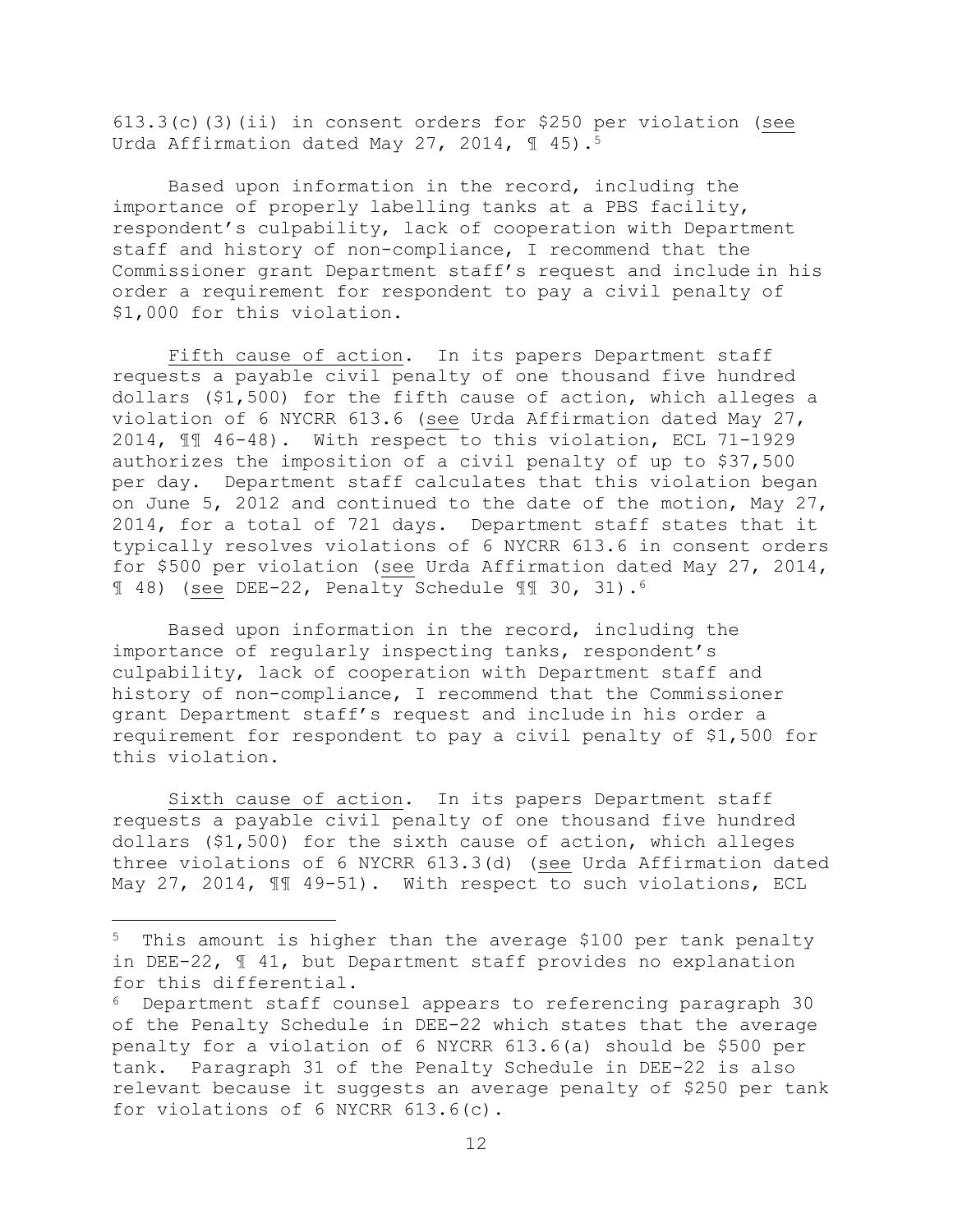71-1929 authorizes the imposition of a civil penalty of up to \$37,500 per day for each violation. Department staff states that it typically resolves violations of 6 NYCRR 613.3(d) in consent orders for \$250 per violation (see Urda Affirmation dated May 27, 2014,  $\text{\textsterling}$  53) (see DEE-22, Penalty Schedule  $\text{\textsterling}$  9)<sup>7</sup>.

Based upon information in the record, including the importance of maintaining spill prevention equipment, respondent's culpability, lack of cooperation with Department staff and history of non-compliance, I recommend that the Commissioner grant Department staff's request and include in his order a requirement for respondent to pay a civil penalty of \$1,500 for these three violations.

Seventh cause of action. In its papers Department staff requests a payable civil penalty of fifteen thousand dollars (\$15,000) for the seventh cause of action, which alleges three violations of 6 NYCRR  $613.5(b)(3)$ . With respect to such violations, ECL 71-1929 authorizes the imposition of a civil penalty of up to \$37,500 per day for each violation. Department staff calculates that these violations began on June 5, 2012 and continued through the date of the motion, May 27, 2014, a period of 721 days. In its papers, Department staff states that it typically resolves violations of 6 NYCRR 613.5(b)(3) in consent orders for \$2,500 per tank system (see Urda Affirmation dated May 27, 2014, ¶ 56). Department guidance suggests an average penalty of \$2,500 per facility (see DEE-22, Penalty Schedule ¶ 14). Department staff does not explain its request for a higher amount.

However, in this case a higher penalty is warranted due to the importance of performing leak detection monitoring to protect the environment, respondent's culpability, lack of cooperation with Department staff and history of non-compliance. Based on the record, the Commissioner should grant Department staff's request and include in his order a requirement for respondent to pay civil penalty of \$15,000 for these three violations.

Eighth cause of action. In its papers Department staff requests a payable civil penalty of thirty thousand dollars (\$30,000) for the eighth cause of action, which alleges three violations of 6 NYCRR 613.5(a) (see Urda Affirmation dated May

<sup>7</sup> Paragraph 9 of the Penalty Schedule in DEE-22 states the average penalty for a violation of 6 NYCRR 613.3(d) is \$200 per tank with a penalty range of \$100-\$250 per tank.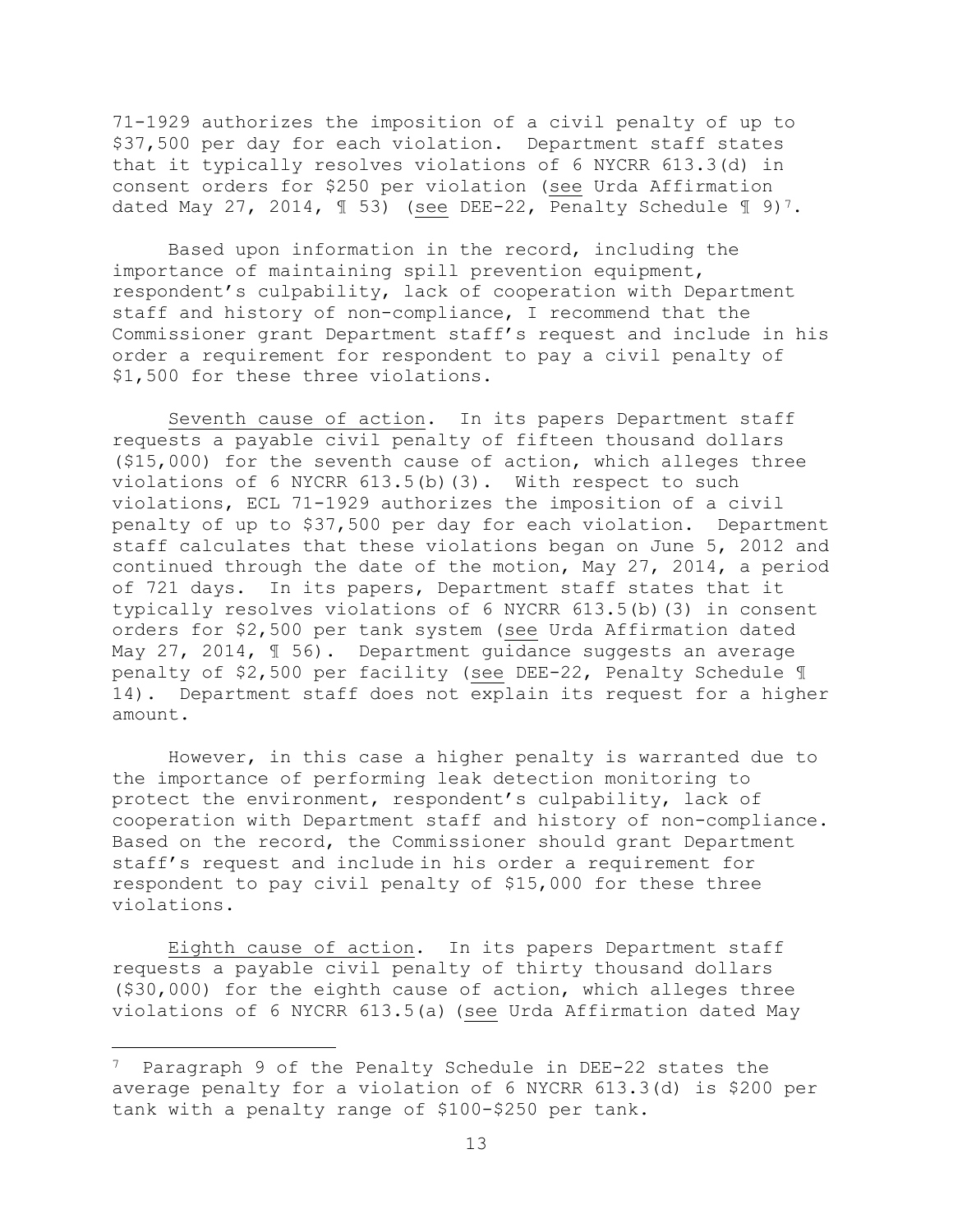27, 2014, ¶¶ 57-60). With respect to such violations, ECL 71- 1929 authorizes the imposition of a civil penalty of up to \$37,500 per day for each violation. Department staff calculates that these violations began on June 29, 2013 and continued through the date of the motion, May 27, 2014, a period of 333 days. In its papers, Department staff states that it typically resolves violations of 6 NYCRR 613.5(a) in consent orders for \$5,000 per tank system (see Urda Affirmation dated May 27, 2014,  $\text{I}$  59) (see DEE-22, Penalty Schedule  $\text{II}$  26, 27 & 28)<sup>8</sup>.

Based upon information in the record, including the importance of tightness testing to protect the environment from leaking tanks, respondent's culpability, lack of cooperation with Department staff and history of non-compliance, I recommend that the Commissioner grant Department staff's request and include in his order a requirement for respondent to pay a civil penalty of \$30,000 for these violations.

#### **Corrective Action**

 $\overline{a}$ 

In addition to finding respondent liable for the sixteen alleged violations and imposing a payable civil penalty of \$68,000, Department staff also requests that the Commissioner's order direct respondent to comply with all applicable PBS regulations immediately. This request should be rejected by the Commissioner for two reasons. First, respondent is already required by law to comply and second, such language would not provide respondent time to remedy the violations before additional enforcement could be taken. For these reasons the Commissioner should include language in his order directing respondent to correct the violations at the facility promptly and provide proof of such corrections to Department staff.

First cause of action. Since the AST (tank 005) was registered by the respondent by an application received by Department staff on March 27, 2014, no corrective action is necessary for this violation. However, respondent should be directed to provide photographic evidence to Department staff within 15 days of the effective date of the Commissioner's order that the AST (tank 005) is appropriately labeled. In addition, respondent should be directed to demonstrate to Department staff

<sup>8</sup> Department staff appears to be referencing paragraph 26 of the Penalty Schedule of DEE-22 which states the average penalty for a violation of 6 NYCRR 613.5 for failure to test a tank for tightness tested is \$5,000 per tank.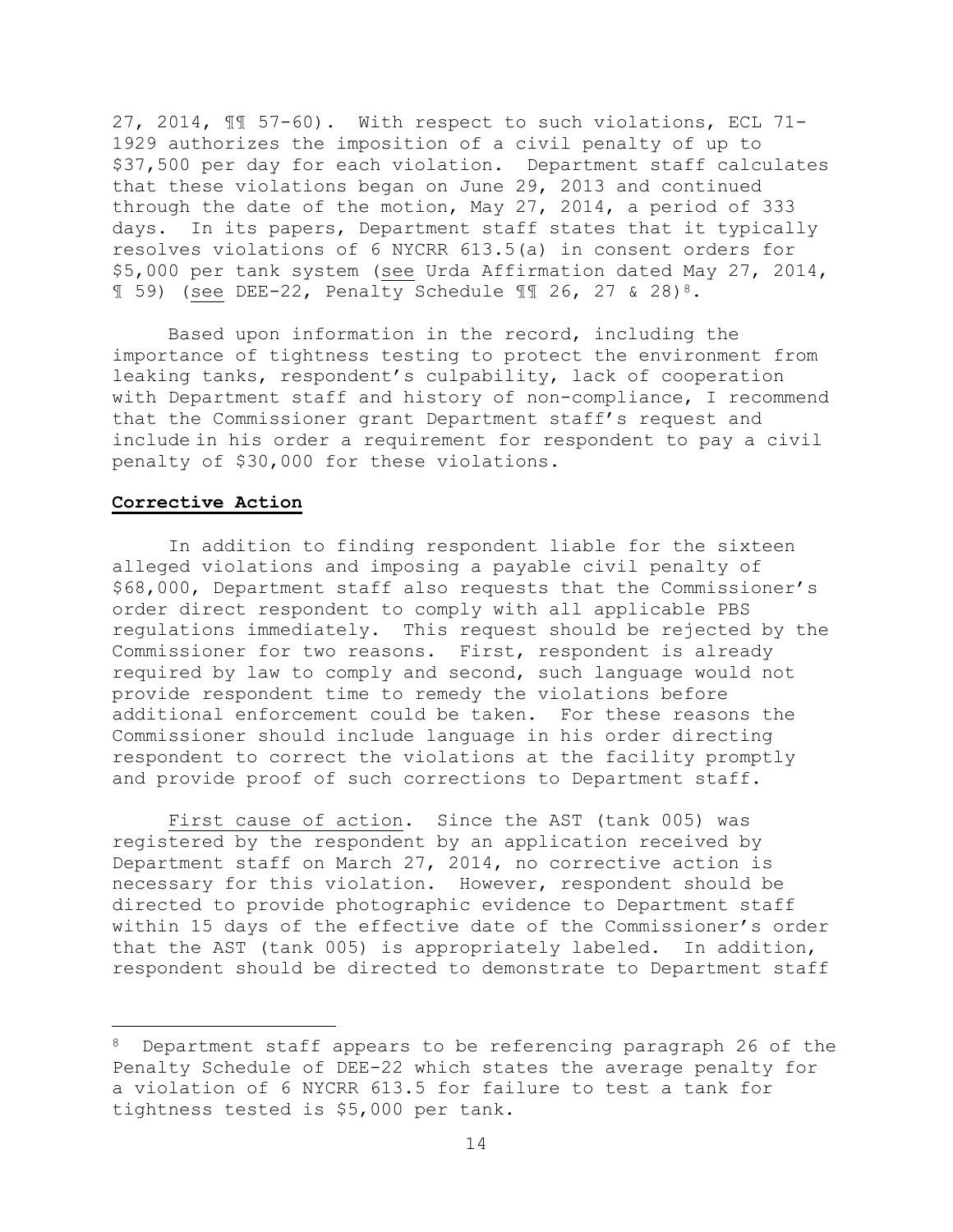that respondent is conducting monthly inspections of this tank and maintaining records.

Second cause of action. Since respondent submitted a renewal application which was received by Department staff on July 10, 2012 and revised it with an application received by Department staff on March 27, 2014, no corrective action is necessary for this cause of action.

Third cause of action. Since the AST (tank 005) was registered by respondent by an application received by Department staff of March 27, 2014, no corrective action is necessary for this violation.

Fourth cause of action. Respondent should be directed to provide photographic evidence to Department staff within 15 days of the effective date of the Commissioner's order that the AST (tank 005) is clearly marked with its design capacity, working capacity and identification number.

Fifth cause of action. Respondent should be directed to demonstrate to Department staff that the respondent is conducting monthly inspections of the AST (tank 005) and maintaining records.

Sixth cause of action. Respondent should be directed to provide photographic evidence to Department staff within 15 days of the effective date of the Commissioner's order that respondent is keeping its spill prevention equipment in good working order, including photographs of the sumps at the facility.

Seventh cause of action. Respondent should be directed to provide evidence to Department staff within 15 days of the effective date of the Commissioner's order that respondent is monitoring for traces of petroleum once a week.

Eighth cause of action. Respondent should be directed to provide evidence to Department staff within 15 days of the effective date of the Commissioner's order that the three underground tanks at the facility have been tested for tightness.

These corrective actions are reasonable and necessary to protect the environment. Based on the evidence in the record, the Commissioner's order should require Respondent to complete these actions.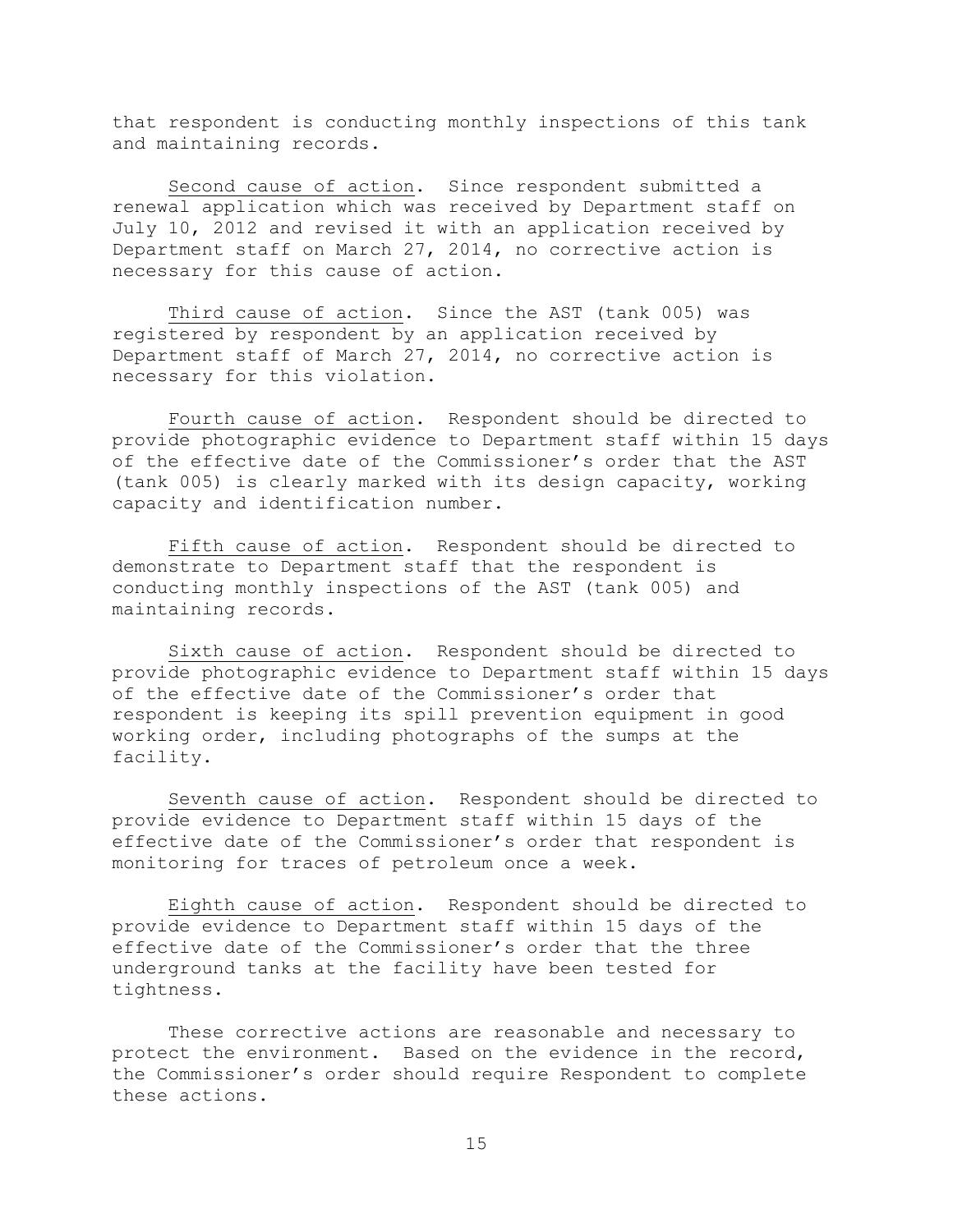#### **CONCLUSIONS OF LAW**

- 1. Respondent KG Island Realty Corp. violated Paragraph I of the 2008 consent order (DEC File Nos. R2-20070329-154 and R2-20070329-155) and ECL 71-1929 by failing to: (1) register the 275 gallon AST (tank 005) at the facility; (2) appropriately label the AST (tank 005); and (3) conduct monthly inspections and maintain inspection records for the AST (tank 005). These tasks should have been completed by September 25, 2008.
- 2. Respondent KG Island Realty Corp. violated 6 NYCRR  $612.2(a)(2)$  by failing to timely renew the facility's registration when it expired on February 20, 2012.
- 3. Respondent KG Island Realty Corp. violated 6 NYCRR 612.2(a) by failing to include the AST (tank 005) in its PBS registration.
- 4. Respondent KG Island Realty Corp. violated 6 NYCRR  $613.3(c)$  (3)(ii) by failing to label the AST (tank 005) at the facility.
- 5. Respondent KG Island Realty Corp. violated 6 NYCRR 613.6(a) by failing to inspect the AST (tank 005) at the facility, and violated 6 NYCRR 613.6(c) by failing to maintain inspection records.
- 6. Respondent KG Island Realty Corp. violated 6 NYCRR 613.3(d) in three instances by: allowing liquid to accumulate in the tank sump of tank 001; allowing liquid to accumulate in the tank sump of tank 002; and allowing debris to accumulate in the tank fill port catch basin of tank 001.
- 7. Respondent KG Island Realty Corp. violated 6 NYCRR 613.5(b)(3) in three instances by failing to perform leak monitoring at least weekly on the three underground tank and piping systems at the facility.
- 8. Respondent KG Island Realty Corp. violated 6 NYCRR 613.5(a) in three instances by failing to test the underground tank and piping systems for tank 001, tank 002 and tank 003.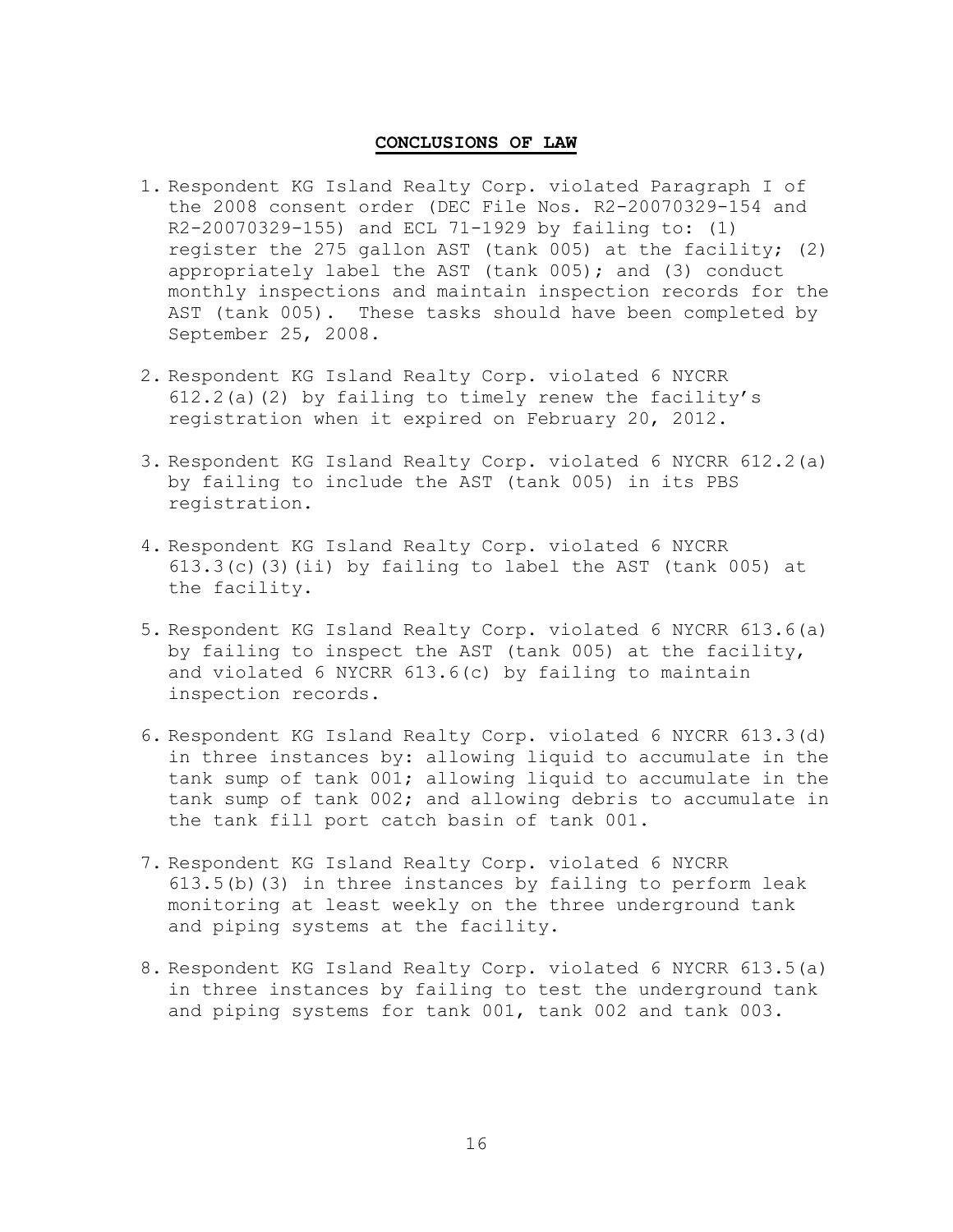#### **RECOMMENDATION**

The Commissioner should conclude that Department staff has met its burden of demonstrating that no material issue of fact exists in this case. The Commissioner should issue an order that finds respondent liable for the sixteen violations alleged and imposes a total payable civil penalty of sixty eight thousand dollars (\$68,000). In addition, the Commissioner should direct respondent to undertake actions to correct the violations and provide proof to Department staff that such actions are complete.

/s/

Albany, New York

P. Nicholas Garlick Administrative Law Judge